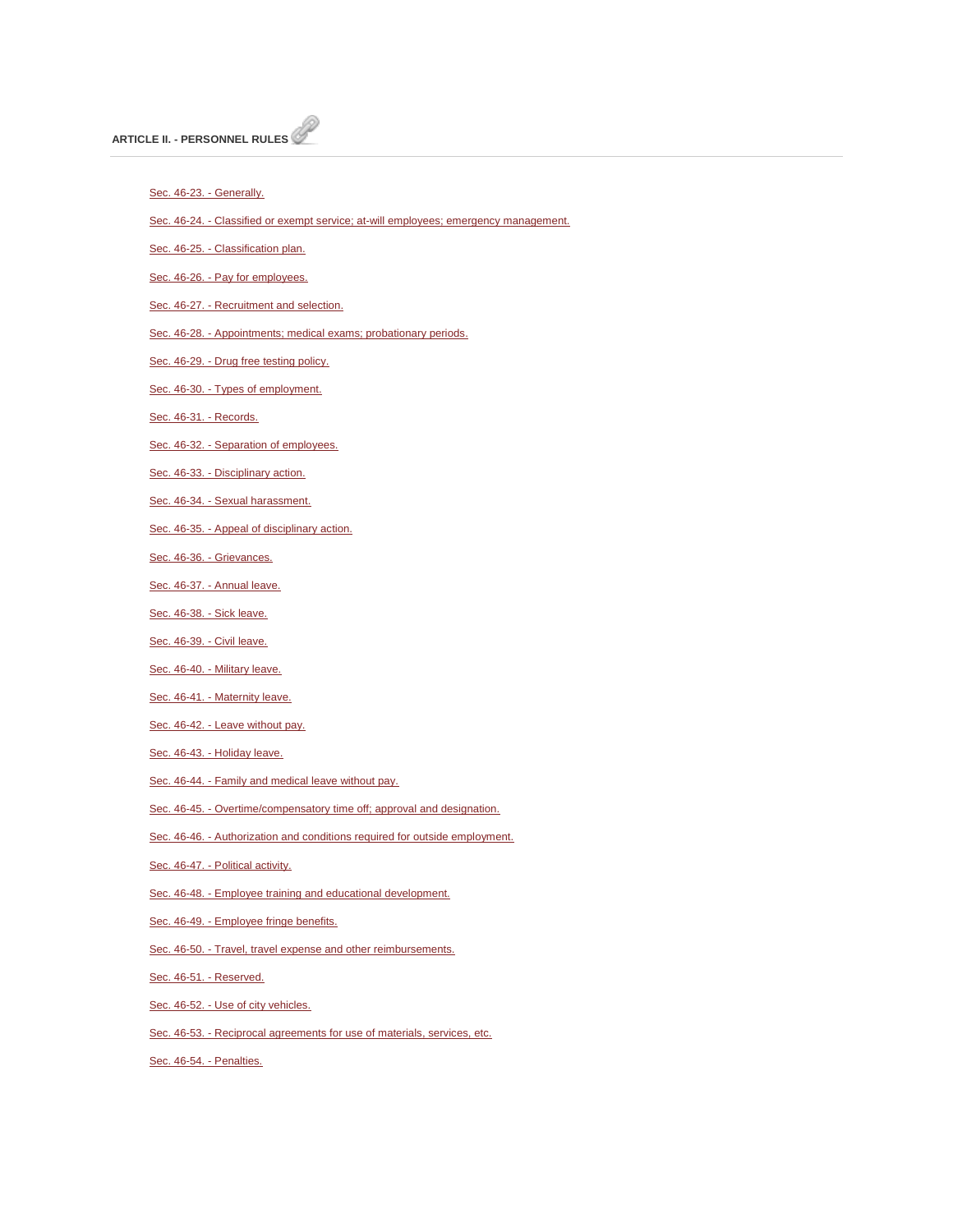# **Sec. 46-23. - Generally.**

(a)

*Purpose*. These policies are adopted to provide for the recruitment and development of the best available employee for each position in the personnel system of the city and to establish orderly procedures for administering that personnel system to be consistent with the following merit principles:

(1)

Recruiting, selecting and advancing employees on the basis of their relative ability, knowledge and skill, including open competition of qualified applicants for initial appointment;

(2)

Establishing pay rates consistent with the principle of providing comparable pay for comparable work;

(3)

Training employees, as needed, to assure high-quality performance;

(4)

Retaining employees on the basis of the adequacy of their performance, correcting inadequate performance and separating employees when deemed appropriate and necessary;

(5)

Assuring fair treatment of applicants and employees in all aspects of personnel administration without regard to political affiliation, race, color, national origin, sexual orientation, age, religion or handicapped status;

(6)

Establishing a procedure for the presentation and adjustment of employee grievances based on alleged injustice or inequality of treatment because of some conditions of their employment; or based on alleged discrimination because of race, color, national origin, sex, age, religion or handicapped status;

(7)

Assuring employees protection against partisan political coercion and prohibiting their use of official authority for interfering with or affecting the results of an election or the nomination for an office.

(b)

*Administration*. The responsibility for the administration and interpretation of the personnel rules and regulations are vested in the city manager in accordance with policy guidelines established by the mayor and council.

(c)

*Applicability of policy*. The provision of the city personnel policy shall not be applicable to part-time, seasonal, temporary, or volunteer employees except where specified.

(d)

*Nepotism.* No member of the immediate family of a department head may be hired or transferred into a department where a potential supervisor-subordinate relationship would exist. No relative of the city manager may be employed with the city. If two employees marry or become related, only one of the employees will be permitted to remain employed in the department. In addition, immediate family members should not be employed in the same city departments. Nothing in this section shall affect persons hired or transferred prior to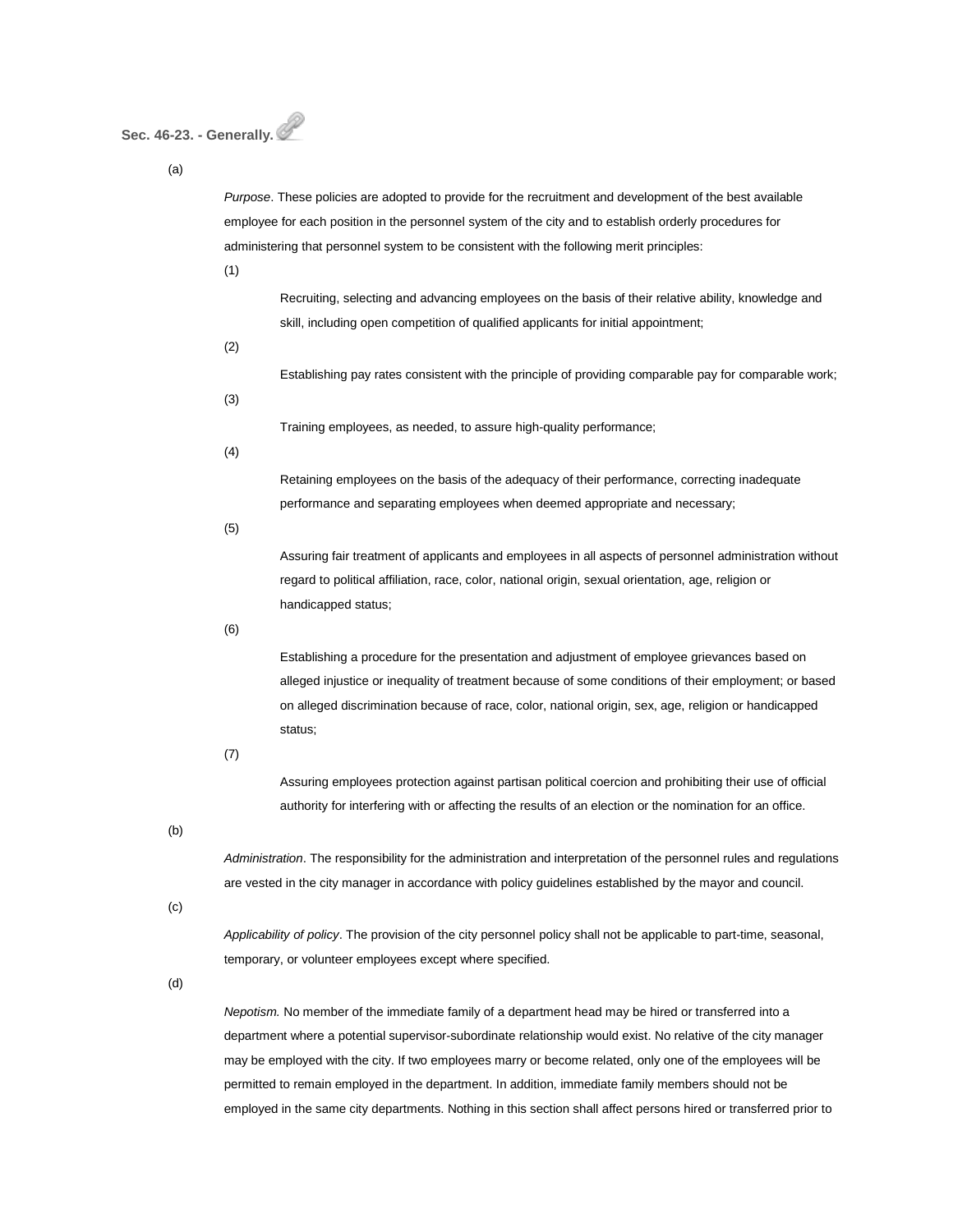the adoption of this policy. The city may consider requests for variance from this section on a case-by-case basis, and upon city manager approval.

As used herein "related" and "immediate family" are synonymous and are to include spouse, child, step-child, grandchild, parent, grandparent, brother, sister, half-brother, half-sister, uncle, aunt, niece, nephew, or the spouse of any of them. These relationships shall include those arising from adoptions, persons who are married by common law marriage or who are living together without the benefit of matrimony are also considered related under the intention of this rule.

*(Code 1983, § 2-4-1; Ord. of 1-11-2007(1); Ord. No. 25-2010, 2-24-2011) State law reference— "Discrimination" defined, O.C.G.A. § 45-19-22.*

**Sec. 46-24. - Classified or exempt service; at-will employees; emergency management.**

| (a) |                                                                                                                       |
|-----|-----------------------------------------------------------------------------------------------------------------------|
|     | General allocation. All offices and positions of the city shall be allocated to the classified or exempt service.     |
| (b) |                                                                                                                       |
|     | Exempt service. The exempt service shall include the following:                                                       |
|     | (1)                                                                                                                   |
|     | All elected officials, city attorney and city judge;                                                                  |
|     | (2)                                                                                                                   |
|     | Positions involving seasonal or part-time employment;                                                                 |
|     |                                                                                                                       |
|     | (3)                                                                                                                   |
|     | Volunteer personnel and personnel appointed to serve without compensation;                                            |
|     | (4)                                                                                                                   |
|     | Consultants and council rendering temporary professional service.                                                     |
| (c) |                                                                                                                       |
|     | Classified service. The classified service shall include all other positions in the city service which are not placed |
|     | in the exempt service.                                                                                                |
| (d) |                                                                                                                       |
|     | At-will employees. The city manager and the city clerk shall be "at-will" employees, serving at the pleasure of       |
|     | the city council, within the classified service of the city and all other employees within the classified service of  |
|     | the city shall be deemed to be "at-will" consistent with the provisions of the Charter. By providing for notices,     |
|     | hearings and appeals the city is in no manner altering the "at-will" status of employees in any respect.              |
| (e) |                                                                                                                       |
|     | <i>Emergency management.</i> Whenever salaried employees work in excess of 40 hours per week in response to           |
|     | hurricane preparation and recovery needs, they shall be temporarily classified as hourly employees and be             |
|     | eligible for overtime compensation as a result of their extraordinary duties and assignments during such              |
|     | periods.                                                                                                              |
|     |                                                                                                                       |

*(Code 1983, § 2-4-2; Ord. No. 25-2010, 2-24-2011)*

**Sec. 46-25. - Classification plan.**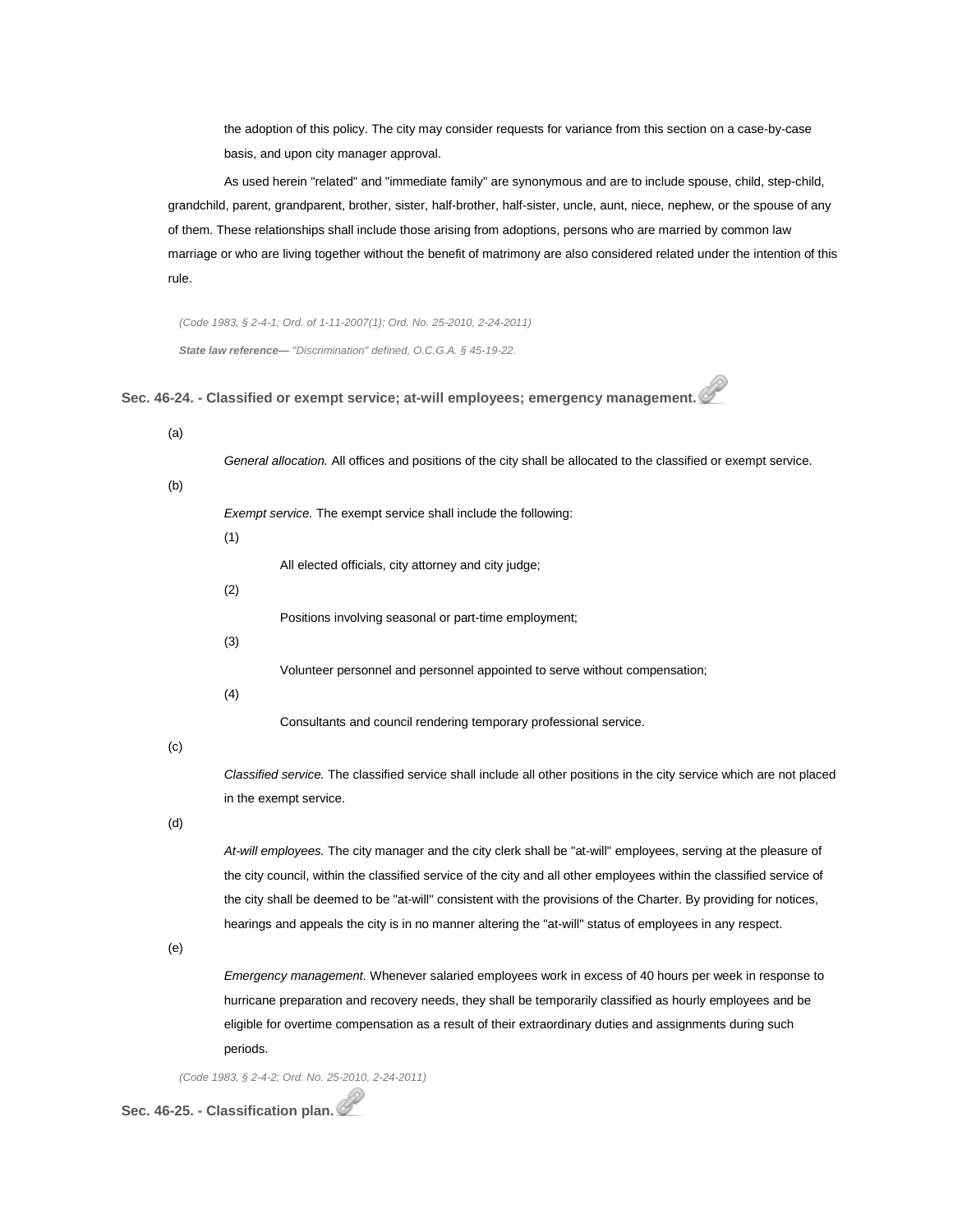*Definition.* The classification plan is the systematic grouping of positions into appropriate classes.

(1)

A position is a group of currently assigned duties and responsibilities requiring the full-time or parttime employment of one or more persons.

(2)

A class is a group of positions that:

a.

b.

Requires like qualifications; and

Has similar duties and responsibilities;

c.

Can be equitably compensated by the same salary range.

(3)

The class title is the official designation or name of the class to which a position has been assigned. It shall be used on all personnel actions.

(b)

*Scope.* The provisions of this section hereinafter set forth shall apply only to the classified service unless otherwise provided herein.

(c)

*Establishment.* A classification plan has been established and is maintained and filed at city hall. The plan is available for review by city employees.

(d)

*Basis for position classification.* Each position shall be assigned or allocated to an appropriate job classification on the basis of the kind and level of its duties and responsibilities to the end that all positions in the same classification shall be sufficiently alike to permit the use of a single descriptive title, the same tests of competence and the same salary range thus carrying out the basic principle of classification, which is equal pay for equal work. A job classification may contain one position or a number of positions. From time to time a review of the job classifications shall be undertaken by the city manager and a report thereof shall be made to the mayor and council.

(e)

*Changes in classification plan.*

(1)

The classification plan may be amended from time to time by the city manager, with the approval of the mayor and council. Such changes may result from the need of creating new positions, changes in organization, or changes in assigned duties and responsibilities.

(2)

The city manager shall review all requests for creation of new positions, the abolition or consolidation of present positions, reclassification of positions to different job classes, or the reallocation of

(a)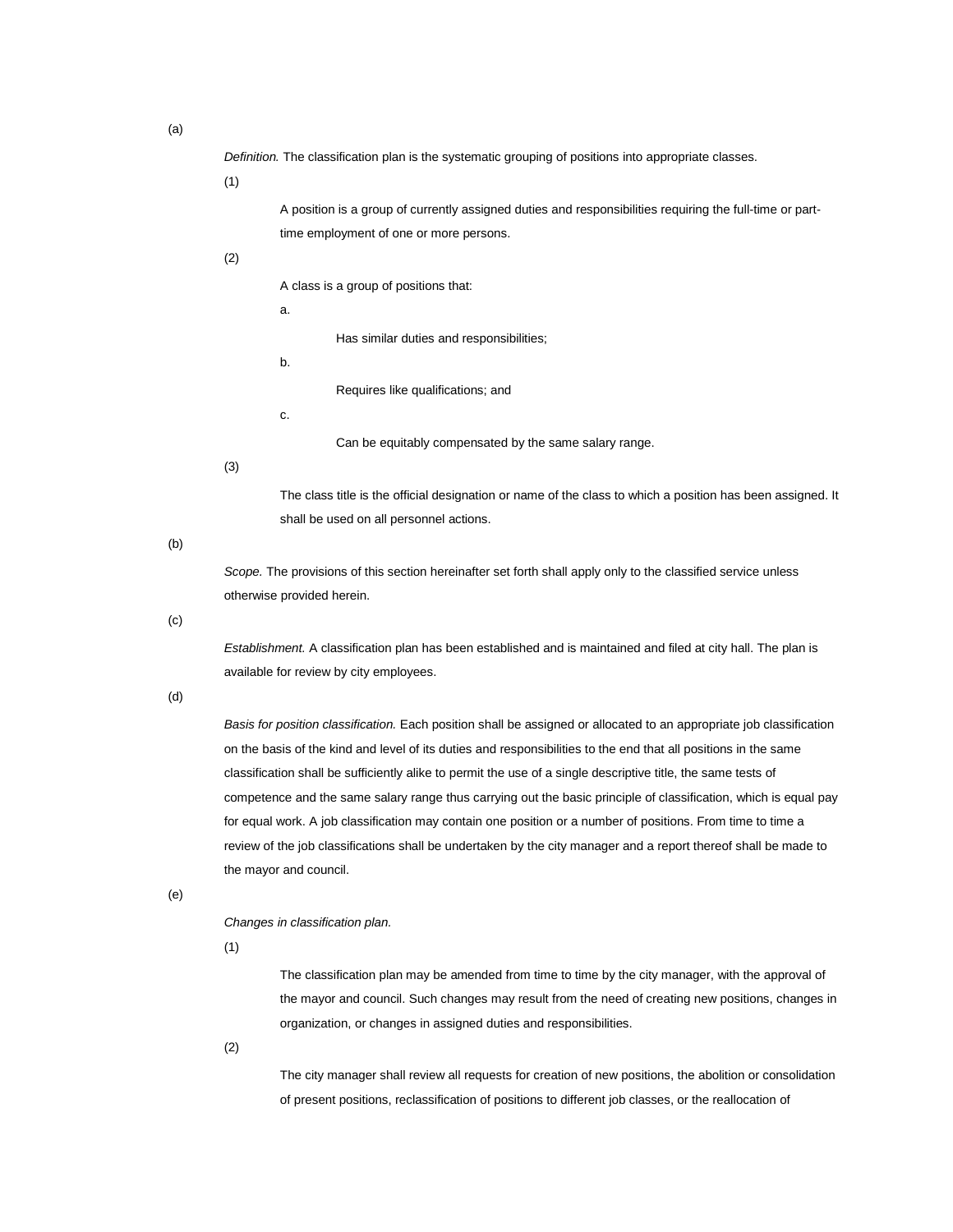positions to new salary ranges. In such review the current duties and responsibilities of the position concerned will be studied and the appropriate action necessary to ensure the correct classification and allocation of the position will be taken, and, when necessary in connection with an amendment to the plan, with the approval of the mayor and council.

(3)

Each department head shall report to the city manager any changes in the organization or assignment of duties and responsibilities of a given employee which might result in changes in the position-classification plan or in the classification of any of the positions within the department.

*(Code 1983, § 2-4-3; Ord. of 4-10-2008(3))*

## **Sec. 46-26. - Pay for employees.**

(a)

*Pay plan.* The pay of all employees is governed by the pay plan for the class of position in which they are employed. In arriving at salary ranges, consideration shall be given to prevailing rates for comparable work in other public employment and private business, the current cost of living, responsibilities of the position, and the city's financial condition and policy.

(b)

*Pay steps.* For each class of positions, a pay range is assigned, and for each class of positions within that range 12 pay steps are provided. Initial employment is normally at the first pay step for that position but in exceptional circumstances based upon experience or unusual qualifications of an applicant, an employee may be hired in a higher pay step.

(c)

*Notice to employee of pay step and salary range.* After each class or position has been assigned to a salary grade and the pay plan and rules for its administration have been adopted by the mayor and council, each employee shall be advised of the applicable pay step and the salary grade to which the position title has been assigned. When an employee attains the maximum step in the salary grade for his position, said employee shall not receive further salary increases unless:

(1)

The position is reclassified;

(2)

The employee is promoted to another position having a higher salary grade;

(3)

A general increase is granted to all employees;

(4)

Longevity pay is approved; or

(5)

Administrative salary adjustment - merit raise is approved.

(d)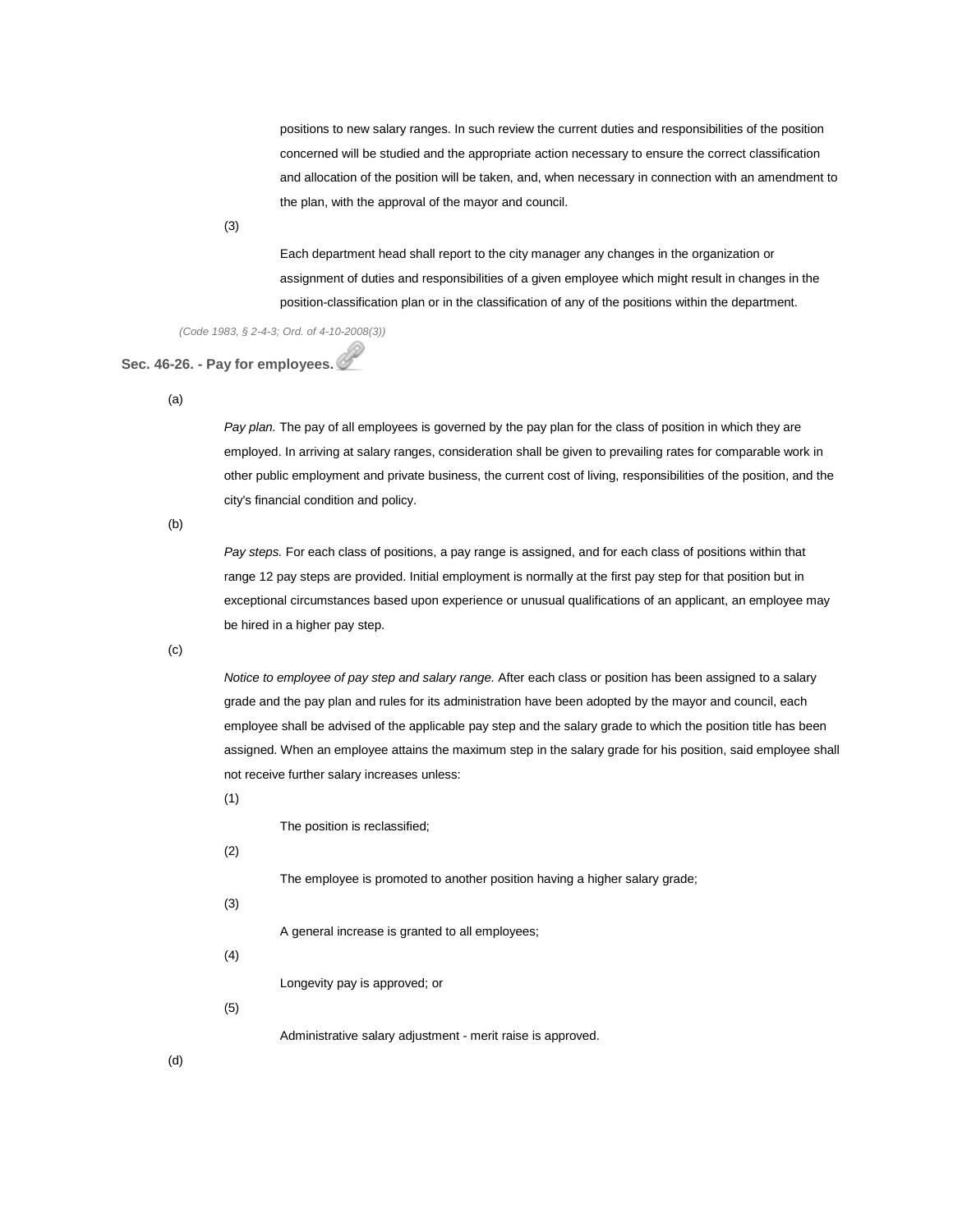*New employee pay.* Generally, a new employee will be paid at the minimum of the approved salary range for the position to which the new employee is appointed. In exceptional cases a new employee may be appointed at the second or higher pay step based upon experience or other qualifications.

(e)

*Pay for promotions to higher class.* When an employee is promoted to a position in a higher class, the employee's salary shall be increased to the minimum rate for the higher class. In the case of overlapping ranges the promoted employee shall be increased to the step immediately above the employee's present salary.

(f)

*Reinstated employees.* A reinstated employee shall be paid at a salary rate within the approved salary range for the position in which the employee is reinstated.

(g)

*Rehired employees.* Employees who voluntarily leave the city service and are subsequently rehired at a later date shall be considered a new employee. This means all benefits accrued during the previous period of employment are forfeited and length of service will be calculated from the most recent employment date.

(h)

*Transfer.* The pay of an employee transferred to another position of the same pay range shall remain unchanged.

(i)

*Demotions.* The pay of an employee demoted to a position of lower range shall be reduced to a stop within the range to which the employee was demoted.

(j)

*Administrative salary adjustments.* The performance of each employee shall be reviewed annually during November through January, by the department head for the purpose of determining which employees shall receive merit increases or other changes. Personnel records, performance and length of service will be considered in making recommendations, with major emphasis on evaluation of services rendered by the employee. Based upon the employee's evaluation, the department head will make appropriate recommendations to the city manager for merit increases, promotions, demotions, transfers to other positions, training and education programs, and/or other appropriate personnel changes.

*(Code 1983, § 2-4-4)*

**Sec. 46-27. - Recruitment and selection.**

(a)

#### *Recruitment for vacant positions.*

(1)

All full-time vacancies shall be publicized by posting announcements and by other such means as necessary to assure obtaining well-qualified candidates for the positions. The announcement shall specify the title and salary range of the vacant position, minimum qualification requirements, manner of making application, final date on which applications shall be received, and other pertinent information. Every reasonable effort shall be made to publicize vacancies so that all interested persons are informed and qualified persons who are attracted to compete.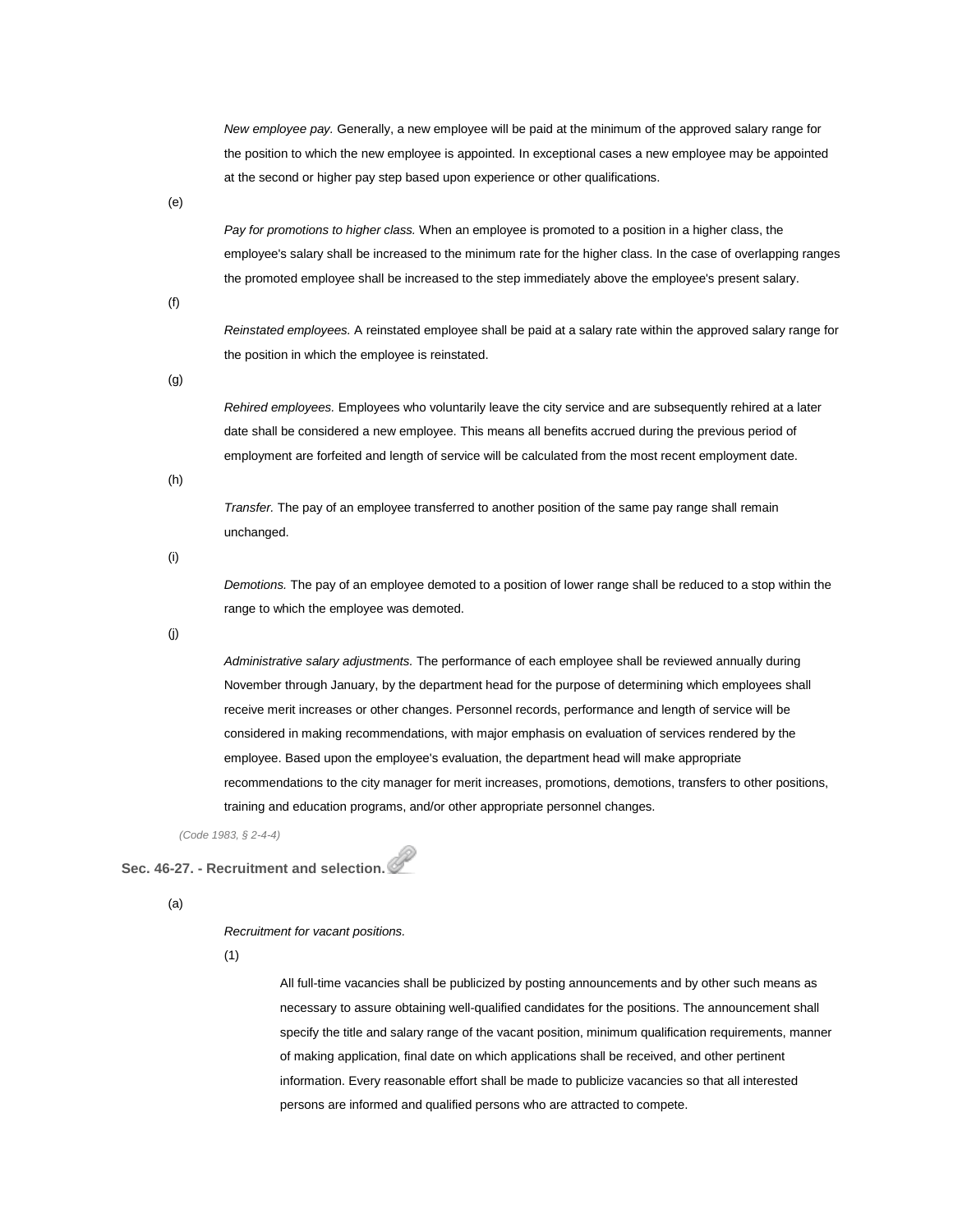When a vacancy occurs, a recruitment plan will be developed by the city manager and the hiring authority based on current organizational needs.

(b)

*Application process.* Applications shall be made on forms provided by the city manager. Such forms shall require information covering training, experience, and other job related information. Applications shall be signed by the persons applying. All persons must be informed that the application will be placed in an active file for a period of six months.

(c)

*Disqualification of applicants.* The city manager may disqualify an applicant who does not meet the requirements for the position. An applicant may be disqualified for the practice or attempted practice of fraud or deception in the completion of his application.

(d)

*Documentation to be submitted by applicant.* The applicant may be required to submit proof of his education, military service or any other such documentation as deemed necessary.

(e)

*Emergency hiring.* In order to provide for necessary labor and services, at such times as a locally declared emergency exists and it is necessary to properly meet or cope with the emergency or disaster when the public health, welfare and safety are threatened, the city manager, without advertisement or posting, is hereby authorized at such time to hire, or authorize others to hire, as he or she deems necessary and to create any necessary positions to meet such state of emergency. Persons so hired shall be paid at a rate of pay as prescribed by council for skilled labor for city employees. Such appointment shall be temporary and any positions created temporary for the duration of the emergency declaration.

*(Code 1983, § 2-4-5; Ord. of 7-13-2006)*

**Sec. 46-28. - Appointments; medical exams; probationary periods.**

(a)

*Recommendations and appointments*. Department heads shall examine applications and applicants for employment and recommend to the city manager applicants for appointment to vacancies existing within their departments. Appointments shall be made on the basis of ability, training, and experience without regard to age, race, creed, national origin, sex, or handicap.

(b)

*Types of appointments*.

(1)

*Permanent appointment*. Appointment to permanent positions shall only be made when a vacancy in a permanent classification exists and such appointments shall be subject to a probationary period.

(2)

*Temporary appointment*. In the absence of an appropriate list for filling vacancies, temporary appointments may be made for a period not to exceed 12 months. No temporary appointments shall

(2)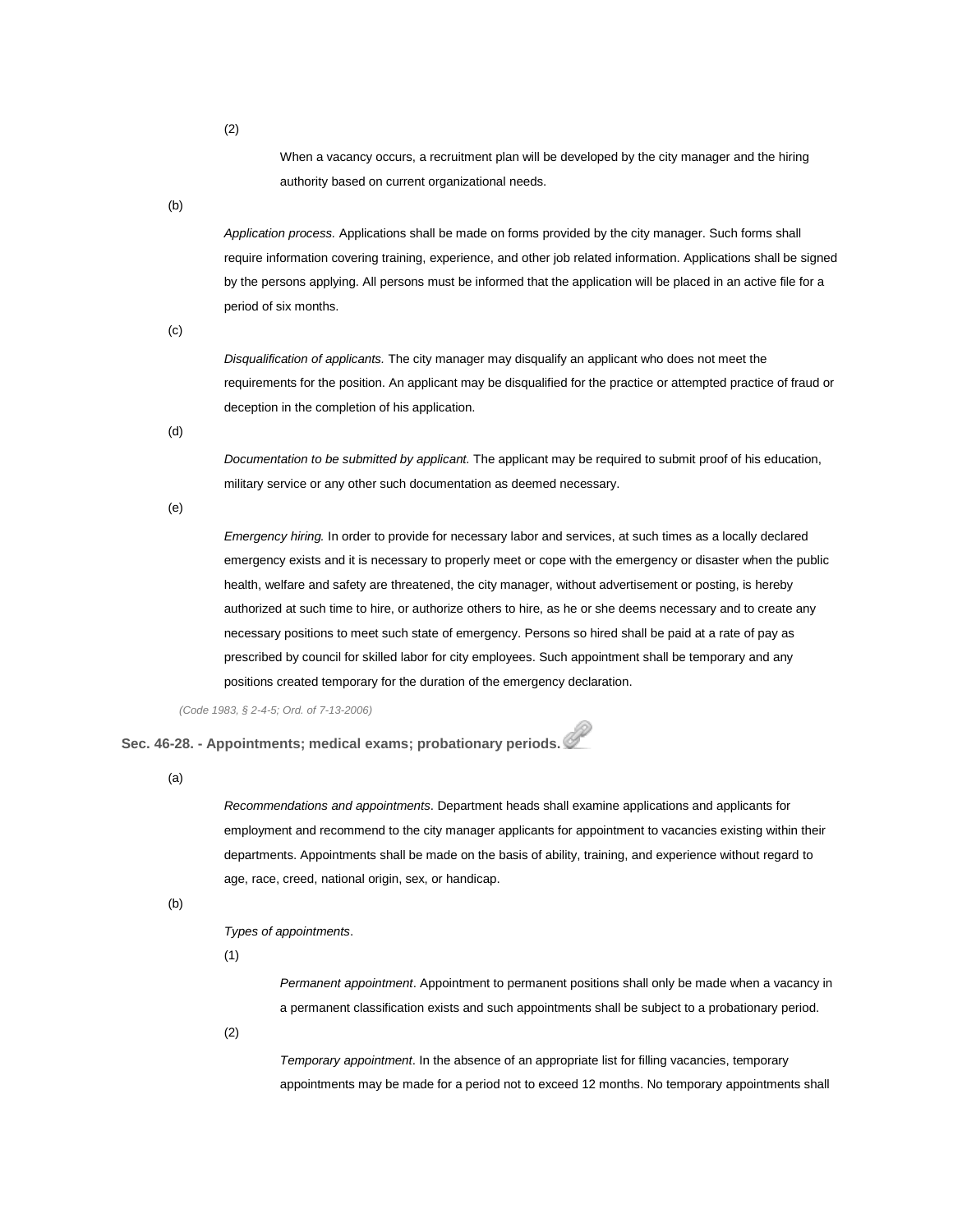be construed to confer tenure of office by the employee and any temporary appointment may be terminated at any time.

(3)

*Emergency appointment*. When an emergency exists and in order to prevent stoppage of public service or loss or convenience to the public, appointments may be made for periods not to exceed 30 days. Emergency appointments shall be reported immediately to the city manager.

(c)

*Pre-employment medical examination*. Prospective employees may be required to supply medical and health data, and complete a pre-employment medical examination as a condition for employment. The physician to conduct the examination shall be selected by the city and expenses for the examination assumed by the same.

(d)

*Probationary period*. Each employee receiving an appointment with the city shall complete a probationary period of 90 days. For law enforcement personnel, in appropriate positions, the probationary period shall not be considered complete until the employee has successfully completed the required basic training course, even if the time to complete the said training exceeds one year. However, under no circumstances will the probationary period be less than one year. Notwithstanding any other provisions a probationary employee may be terminated with or without cause at any time and the provisions of [section 46-33](http://library.municode.com/HTML/14104/level3/PTIICOOR_CH46PE_ARTIIPERU.html#PTIICOOR_CH46PE_ARTIIPERU_S46-33DIAC) are not applicable. At the conclusion of the probationary period, the department head shall recommend whether to:

(1)

Retain the employee in the present position and classification;

(2)

Assign the employee to an alternative position usually at a lower classification; or

(3)

Separate the employee from city service.

*(Code 1983, § 2-4-6)*

# **Sec. 46-29. - Drug free testing policy.**

(a)

*Statement of purpose.* It is the policy of the city that the abuse of alcohol and drugs by public employees is detrimental to the health, safety and welfare of the public. The purpose of this section is to establish reasonable standards and procedures for drug and alcohol testing of city employees and applicants for employment for certain public health, safety and security positions within the city. The city also recognizes that individuals employed as municipal employees have certain rights to privacy. However, under applicable state and federal laws, the city's interest in protecting the health and safety of the public outweigh the individual employee's legitimate expectations of privacy. Accordingly, certain procedural safeguards, limitations, and due process guarantees are set forth in connection with the testing required by this section.

(b)

*Scope of policy.* Drug and alcohol abuse by city employees is prohibited. This shall include the illegal manufacture, distribution, possession or use of a controlled substance, the abuse of prescription medications, and the use of alcohol during or immediately preceding work hours or on city premises. This prohibition also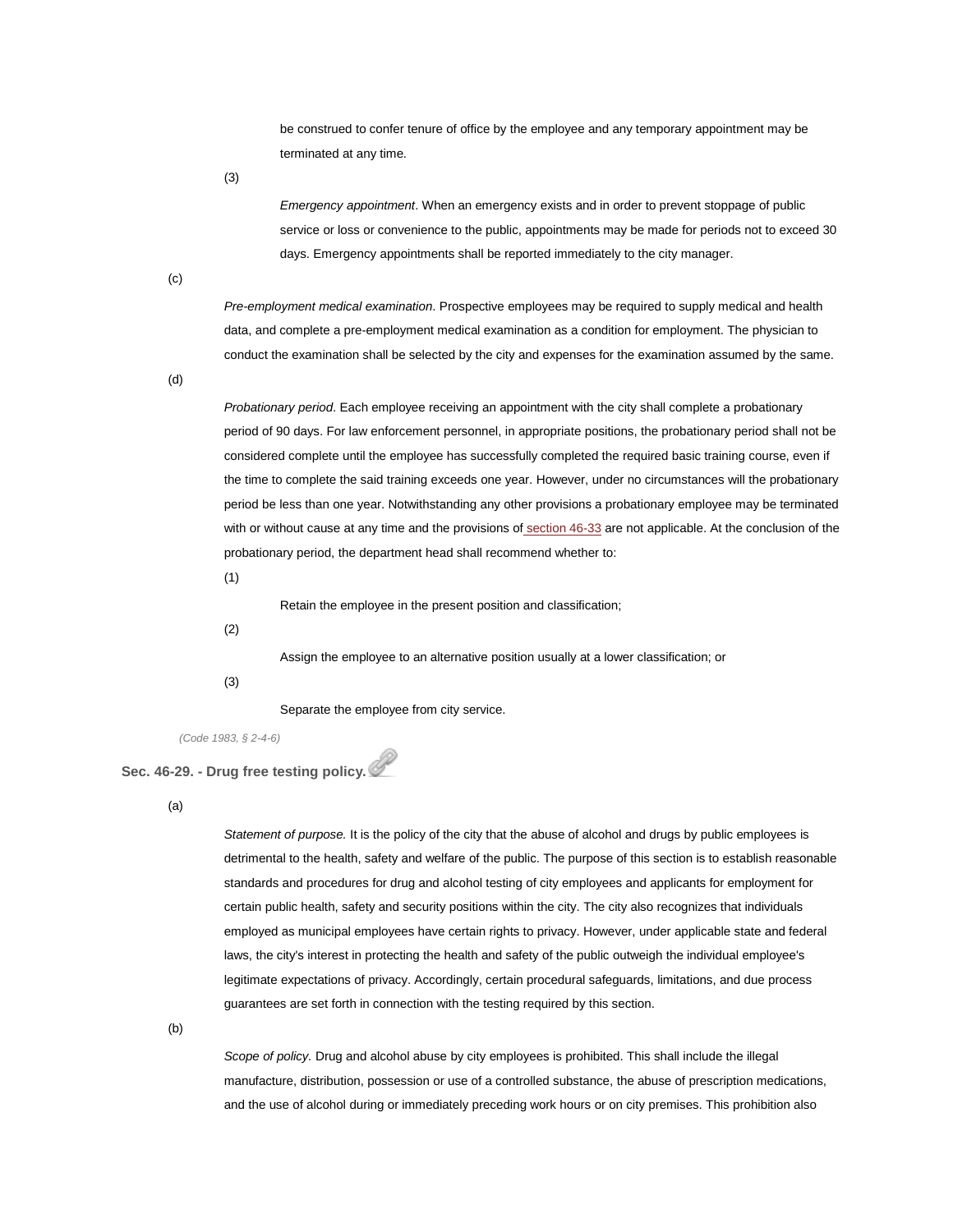includes the unauthorized use of prescription drugs or the abuse of prescribed drugs. If an employee is directly observed using alcohol, or a controlled or illegal substance while on duty, the city expressly reserves the right to immediately terminate the employee without testing as provided in this policy. The employee may appeal such actions as per [section 46-35](http://library.municode.com/HTML/14104/level3/PTIICOOR_CH46PE_ARTIIPERU.html#PTIICOOR_CH46PE_ARTIIPERU_S46-35APDIAC)

(c)

(1)

*Testing for certain drugs.* When drug and/or alcohol testing is required under the provisions of this section, a urinalysis test, or other appropriate test, will be given to detect the presence of the following drugs:

|      | Alcohol (ethyl);                                                                                             |
|------|--------------------------------------------------------------------------------------------------------------|
| (2)  |                                                                                                              |
|      | Amphetamines (e.g., speed);                                                                                  |
| (3)  | Barbiturates (e.g., Amobarbital, Butabarbital, Phenobarbital, Secobarbital);                                 |
| (4)  |                                                                                                              |
|      | Cocaine;                                                                                                     |
| (5)  | Methaqualene (e.g., Quaalude);                                                                               |
| (6)  |                                                                                                              |
|      | Opiates (e.g., Codeine, Heroin, Morphine, Hydromorphone and Hydrocodone);                                    |
| (7)  | Phencyclidine (PCP);                                                                                         |
| (8)  |                                                                                                              |
|      | THC (marijuana);                                                                                             |
| (9)  | A metabolite of any such substances;                                                                         |
| (10) |                                                                                                              |
|      | All drugs specified by the state as controlled substances;                                                   |
| (11) | All drugs required to be tested under applicable federal laws.                                               |
|      | Testing of job applicants. As a condition of employment, an applicant may be tested where they are to hold a |

position involving public health, safety or security, or where otherwise required by state or federal law. The city manager, in cooperation with the council and mayor, will determine and provide a list of these positions. These positions can be changed or otherwise amended from time to time by the city manager. Such changes shall be posted and available to all employees.

(e)

(d)

*Testing of current employees.*

(1)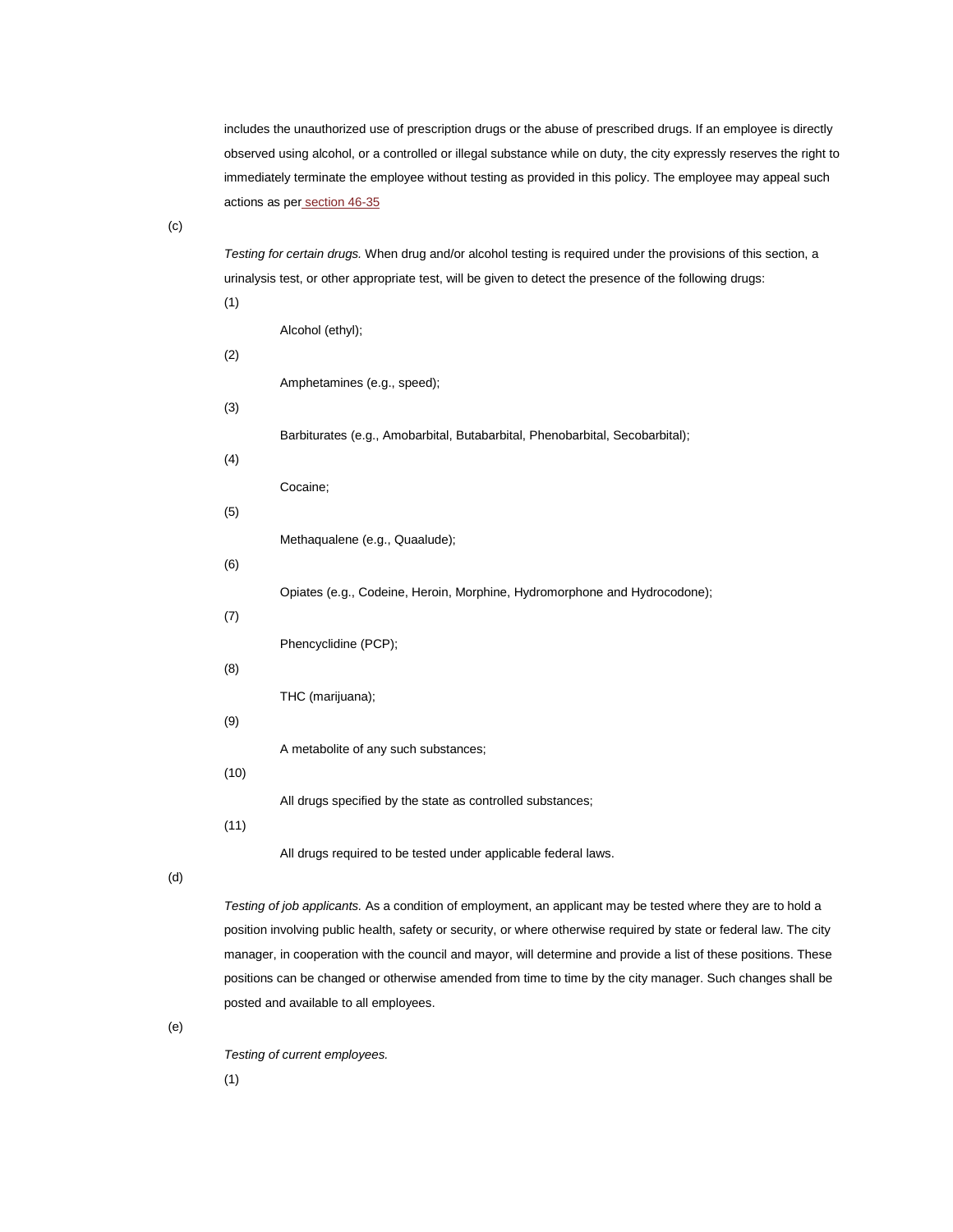The city may require a current employee to undergo drug and/or alcohol testing if there is reasonable suspicion to believe that the employee is under the influence of drugs and/or alcohol during working hours. The term "reasonable suspicion" means a belief that can be articulated based upon specific facts and reasonable inferences drawn from those facts. Circumstances, which constitute a basis for determining reasonable suspicion, include, but are not limited to:

a.

A pattern of abnormal or erratic behavior;

b.

Observed use, possession or sale of illegal or prescription drugs or alcohol, or a report of same from a reliable source;

c.

Employee involvement in or contribution to a work-related accident;

d.

Presence of physical symptoms of drug or alcohol abuse (i.e., glassy or bloodshot eyes, alcohol odor on breath, slurred speech, poor coordination and/or motor reflexes);

e.

Violations of criminal drug law statutes involving the use of illegal drugs, alcohol, or prescription drugs and/or violations of other drug/alcohol statutes;

f.

As part of a follow-up program for treatment of drug or alcohol abuse;

g.

When a substance abuse test is conducted as a part of a regularly scheduled employee fitness for duty medical examination that is scheduled routinely for members of an employment classification or group.

(2)

A supervisor is required to detail, in writing, on the designated personnel form, the specific facts, symptoms, or observations, which formed the basis for their determination that reasonable suspicion existed to warrant the testing of an employee. This documentation shall be forwarded to the appropriate department head or designee as the city manager finds appropriate. These forms shall be considered confidential.

(f)

*Random testing of employees.* Employees may be randomly tested without reasonable suspicion when they are in a position involving public health, safety or security. Federal law under the department of transportation and the state department of transportation regulations require random and post-accident testing of all employees who possess a commercial drivers license which they utilize in the course of their job-related duties. The city manager will determine and provide a list of those employees who are subject to random drug/alcohol testing.

(g)

*Employee arrest/conviction notification.* If an employee is arrested or convicted (including pleas of nolo contendere) of violating any criminal drug statute of any jurisdiction, regardless if the alleged violation occurred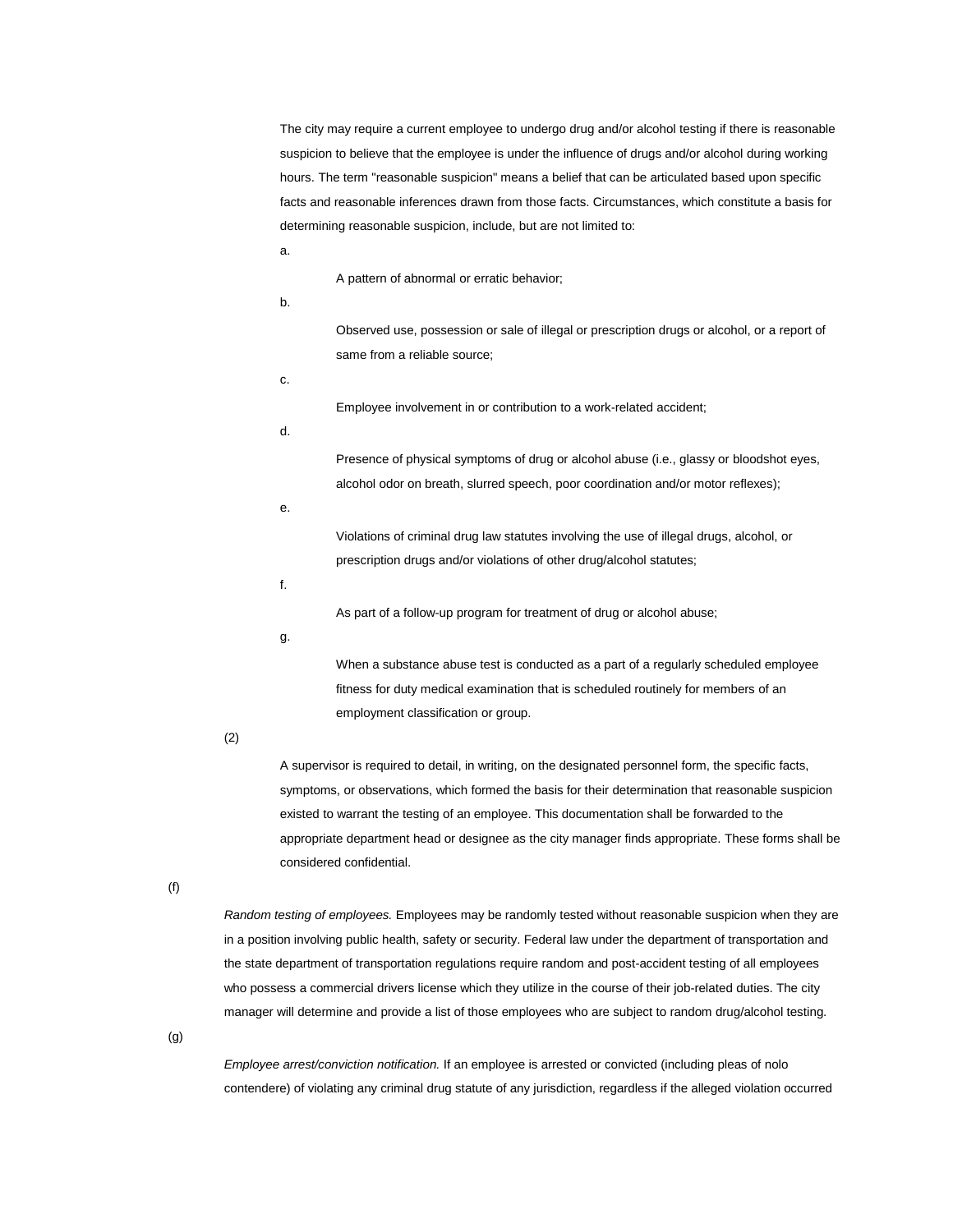at the workplace or elsewhere, the employee must notify the city manager, in writing, within five calendar days of each arrest or conviction.

(h)

*Prior notice of testing policy.* The city shall provide written notice of its drug-free testing policy to all employees. This shall be accomplished by providing each existing employee with a copy of the drug-free testing policy and obtaining each employee's signature attesting that they have received a copy of the drug-free testing policy. Job applicants may be informed verbally or in writing of the existence of the city's drug-free testing policy. Furthermore, any job posting which requires a drug/alcohol screening shall state such in the job posting.

(i)

*Consent form; information included.* Before a drug and/or alcohol test is administered, employees and job applicants will be required to sign a consent form authorizing the test and permitting the release of test results to the appropriate individual within the city. The consent form shall provide space for employees and applicants to acknowledge that they have been notified of the city's drug-free testing policy and to indicate current or recent use of prescription or over-the-counter medication. The consent form shall also set forth the following information:

(1)

|     | The need for drug and/or alcohol testing;                                                                            |
|-----|----------------------------------------------------------------------------------------------------------------------|
| (2) |                                                                                                                      |
|     | The circumstances under which testing may be required;                                                               |
| (3) |                                                                                                                      |
|     | The procedure for confirming an initial positive test result;                                                        |
| (4) |                                                                                                                      |
|     | The consequences of refusing to undergo a drug and/or alcohol test;                                                  |
| (5) |                                                                                                                      |
|     | The right to explain a positive test result and the appeal procedures available; and                                 |
| (6) |                                                                                                                      |
|     | The availability of drug and alcohol abuse counseling and referral services.                                         |
|     |                                                                                                                      |
|     | Refusal to consent—Applicants. A job applicant who is subject to a pre-employment drug/alcohol screening,            |
|     | and who refuses to consent, will be denied employment with the city.                                                 |
|     |                                                                                                                      |
|     | Same—Employees. An employee who refuses to consent to a drug and/or alcohol testing when reasonable                  |
|     | suspicion has been identified, or where they are subject to random testing, is subject to disciplinary action, up to |

(l)

(j)

(k)

*Confirmation of test results.*

and including termination.

(1)

An employee or applicant whose test yields a positive result shall be given a second confirming test using a gas chromatography/mass spectrometry (G.C./M.S.) tests. The second test will be performed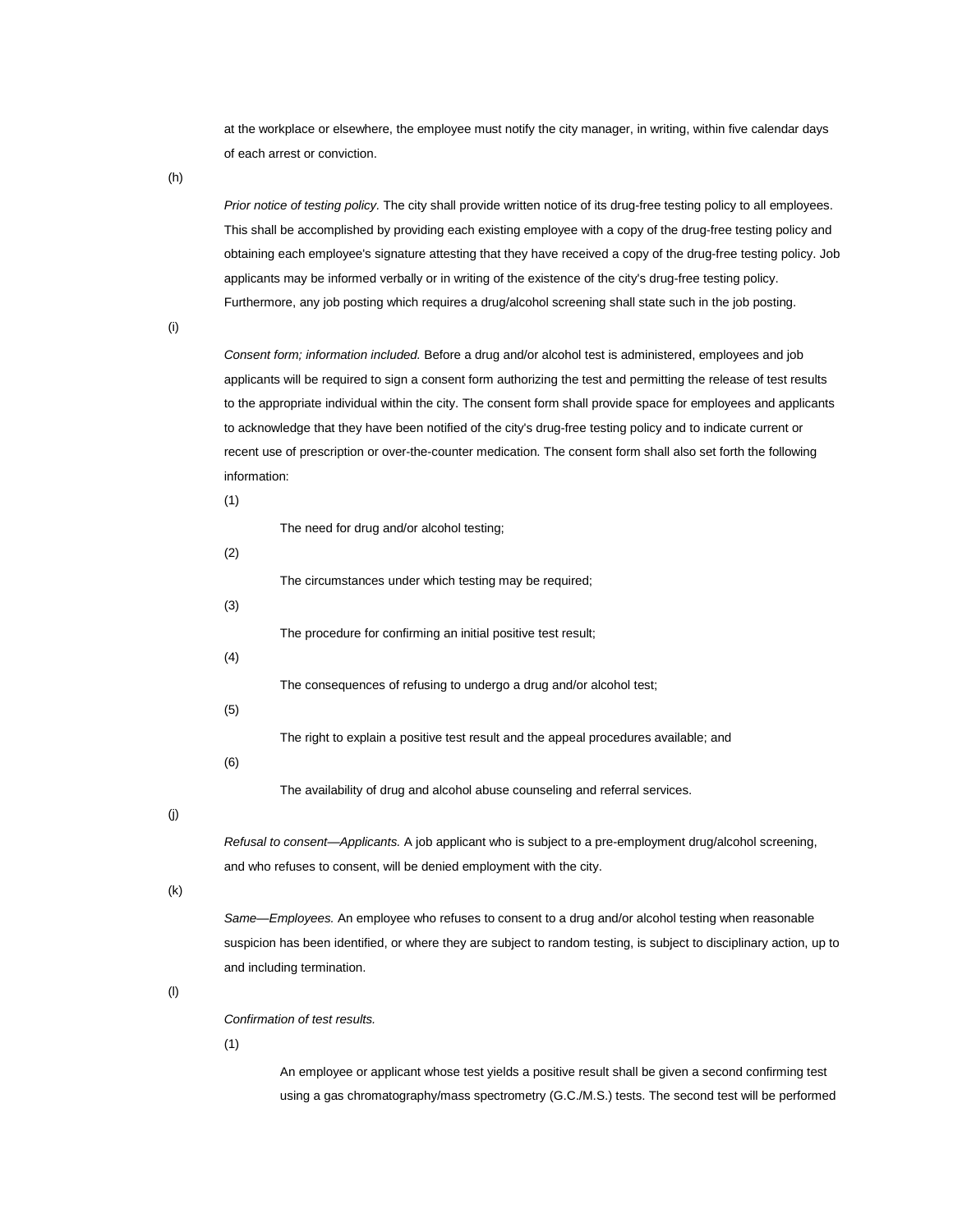on the same sample as the first test; the employee/applicant will not be permitted to submit a second sample.

(2)

If the second test confirms the positive test result, the employee or applicant shall be notified of the results, in writing, by the appropriate department head or designee. The letter of notification shall identify the particular substance found and its concentration level. A copy of the test results shall be included with the notification letter.

(3)

An employee or applicant whose second test confirms the original positive test result may, at the employee's or applicant's own expense, have a third test conducted on the same sample at a laboratory selected by the city. The employee/applicant must respond to the notifying department head or designee, in writing, within five calendar days from receipt of notification of a positive test result, explaining and/or contesting the result, and/or requesting a third test conducted on the original sample.

(m)

*Consequences of a confirmed positive result for applicants and employees.*

(1)

Job applicants will be denied employment with the city if their initial positive results have been confirmed. Applicants will be notified in writing if they are rejected on the basis of a confirmed positive result.

(2)

If an employee's positive test result has been confirmed, the employee is subject to disciplinary action up to and including termination in accordance with [section 46-33](http://library.municode.com/HTML/14104/level3/PTIICOOR_CH46PE_ARTIIPERU.html#PTIICOOR_CH46PE_ARTIIPERU_S46-33DIAC)

## (n)

*Mandatory termination.* Termination will be mandatory in the following cases:

## (1)

Selling drugs on or off the job;

# (2)

A positive drug or alcohol test while either on probation or while participating in a drug or alcohol treatment program;

(3)

A nolo plea, guilty plea or conviction of a second DUI offense;

(4)

A DUI offense (nolo plea, guilty plea or conviction) while operating a city vehicle;

(5)

A felony violation (nolo plea, guilty plea or conviction) of any controlled substance law.

(o)

*Right to a hearing.* If an employee is tested, and the employee's positive test result has been confirmed, the employee is entitled to an informal disciplinary hearing as per [section 46-33\(](http://library.municode.com/HTML/14104/level3/PTIICOOR_CH46PE_ARTIIPERU.html#PTIICOOR_CH46PE_ARTIIPERU_S46-33DIAC)c), before any disciplinary action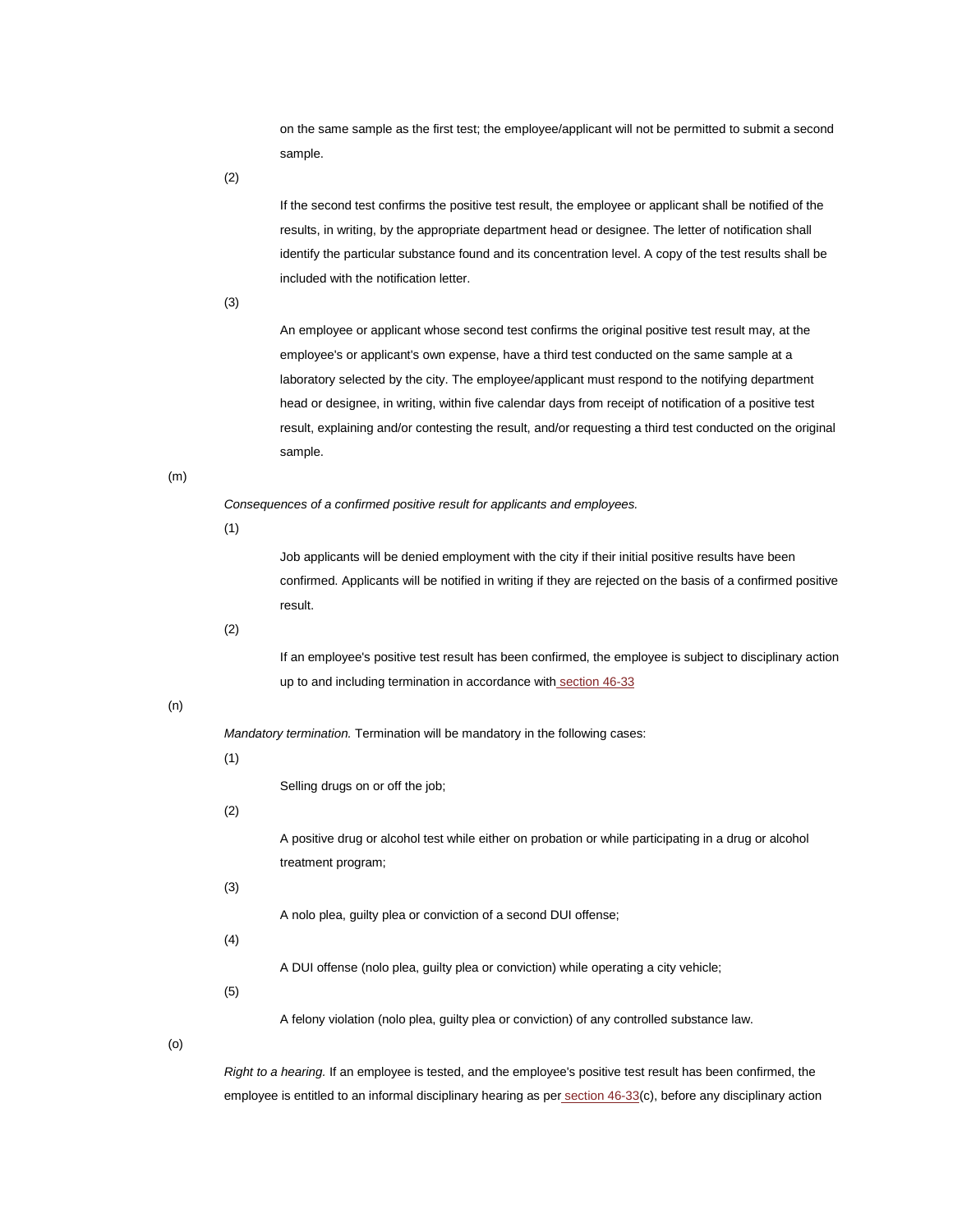may be taken by the city. Should any of the listed disciplinary actions be taken, the employee may appeal such actions as per [section 46-35](http://library.municode.com/HTML/14104/level3/PTIICOOR_CH46PE_ARTIIPERU.html#PTIICOOR_CH46PE_ARTIIPERU_S46-35APDIAC)

(p)

*Confidentiality of test results.* All information from an employee's or applicant's drug and/or alcohol test is confidential under all applicable state and federal laws, and only those with a need to know are informed of the test results. Disclosures of test results to any person, agency, or organization, unless otherwise required by law, are prohibited unless written authorization is obtained from the employee or applicant. The records of the results of a positive drug test shall not be released until the results are confirmed. The records of a confirmed positive test result and the testing laboratory shall unless otherwise required by applicable law, destroy negative test results.

(q)

#### *Laboratory testing requirements.*

(1)

All drug and alcohol testing of employees and applicants shall be conducted at medical facilities or laboratories selected by the city. To be considered as a testing site, the medical facility or laboratory must submit, in writing, a statement that their testing methods and facilities comply with all applicable federal and state laws, and provide a description of the procedures that will be used to conduct the test and to maintain the test samples.

(2)

Factors to be considered by the city in selecting a test site include:

a.

Testing procedures, which insure privacy to employees and applicants;

b.

Testing procedures consistent with the prevention of tampering with the samples;

c.

Methods of analysis, which ensure reliable test results, including the use of gas chromatography/mass spectrometry to confirm positive test results;

d.

Chain of custody procedures, which ensure proper identification, labeling and handling of test samples; and

e.

Retention and storage procedures which ensure reliable results on confirmation of tests on original samples.

(r)

#### *Employee assistance program.*

(1)

The city offers an employee assistance program (EAP) benefit for employees and their dependents who have personal problems. These may include, but are not limited to, alcoholism and drug abuse. Voluntary participation prior to an employee being requested to submit to a test is strongly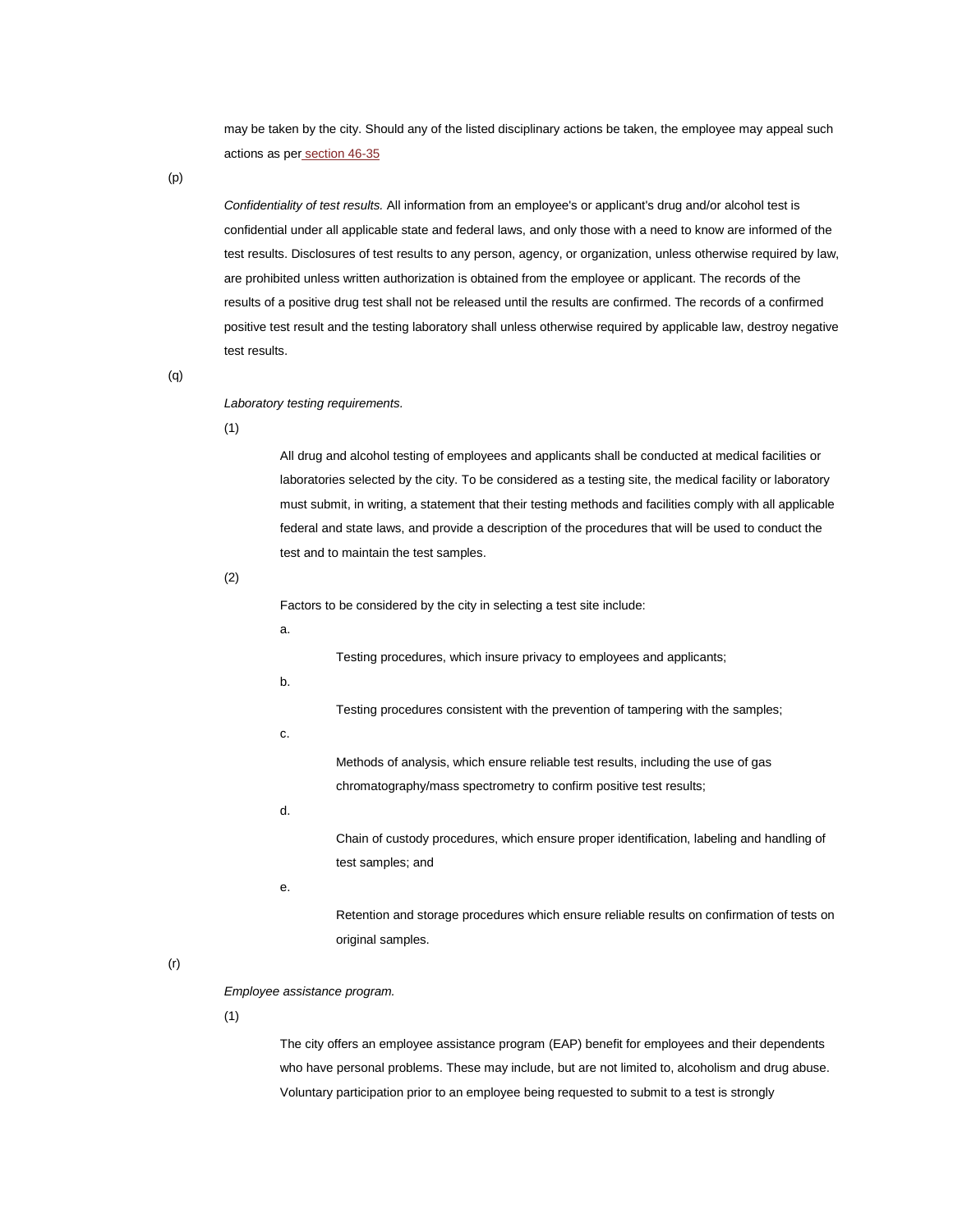encouraged. In these situations, no disciplinary action shall be implemented because an employee volunteers to participate in such a program. Confidentiality is assured. No information regarding the nature of the problem will be made available without the participant's written permission, nor will it be included in the employee's personnel file.

(2)

However, participation in the EAP program will not protect an employee from disciplinary action or even termination after he has been requested or required to submit to a drug/alcohol test. In these cases, the EAP process may be used in conjunction with discipline, but not as a substitute for discipline. All employees who are referred to the EAP as a mandatory participant and who refuse to cooperate in counseling and rehabilitation for drug or alcohol use, or who are found to have used drugs or alcohol during the course of their treatment and rehabilitation, shall be subject to immediate termination. All participants in the EAP drug or alcohol programs are subject to random testing during the course of their treatment and rehabilitation.

(s)

*Convicted employees' participation in rehabilitation.* The city will notify any granting agency as defined in the Drug Free Workplace Act, within ten days after receiving notice of a conviction from an employee or otherwise receiving actual notice of such conviction and will impose a sanction on or require the satisfactory participation in a drug abuse assistance rehabilitation program by any such convicted employee as required by 41 USC 703 within 30 days of notice of such conviction.

(t)

*Maintaining a drug free workplace.* The city will make good faith efforts to maintain a drug free workplace through implementation of the provisions hereof and the Drug Free Workplace Act, 41 USC 701 et seq.

*(Code 1983, §§ 2-4-6.1, 2-4-10.1)*

**Sec. 46-30. - Types of employment.**

(a)

*Full-time employees.* Full-time employees shall be defined as personnel who regularly work 35 hours or more per week. Vacation, sick leave and holidays shall count as time worked for this purpose.

(b)

*Part-time employees.* Part-time employees are those employed to work less than 35 hours per week. Part-time employees who regularly work 35 hours per week are eligible to participate in the city's retirement program.

(c)

*Seasonal and temporary.* Seasonal and temporary employees are those employees who work either full-time or part-time, but are employed for a specified time period at the end of which they are separated from the city service.

*(Code 1983, § 2-4-7)*

**Sec. 46-31. - Records.**

(a)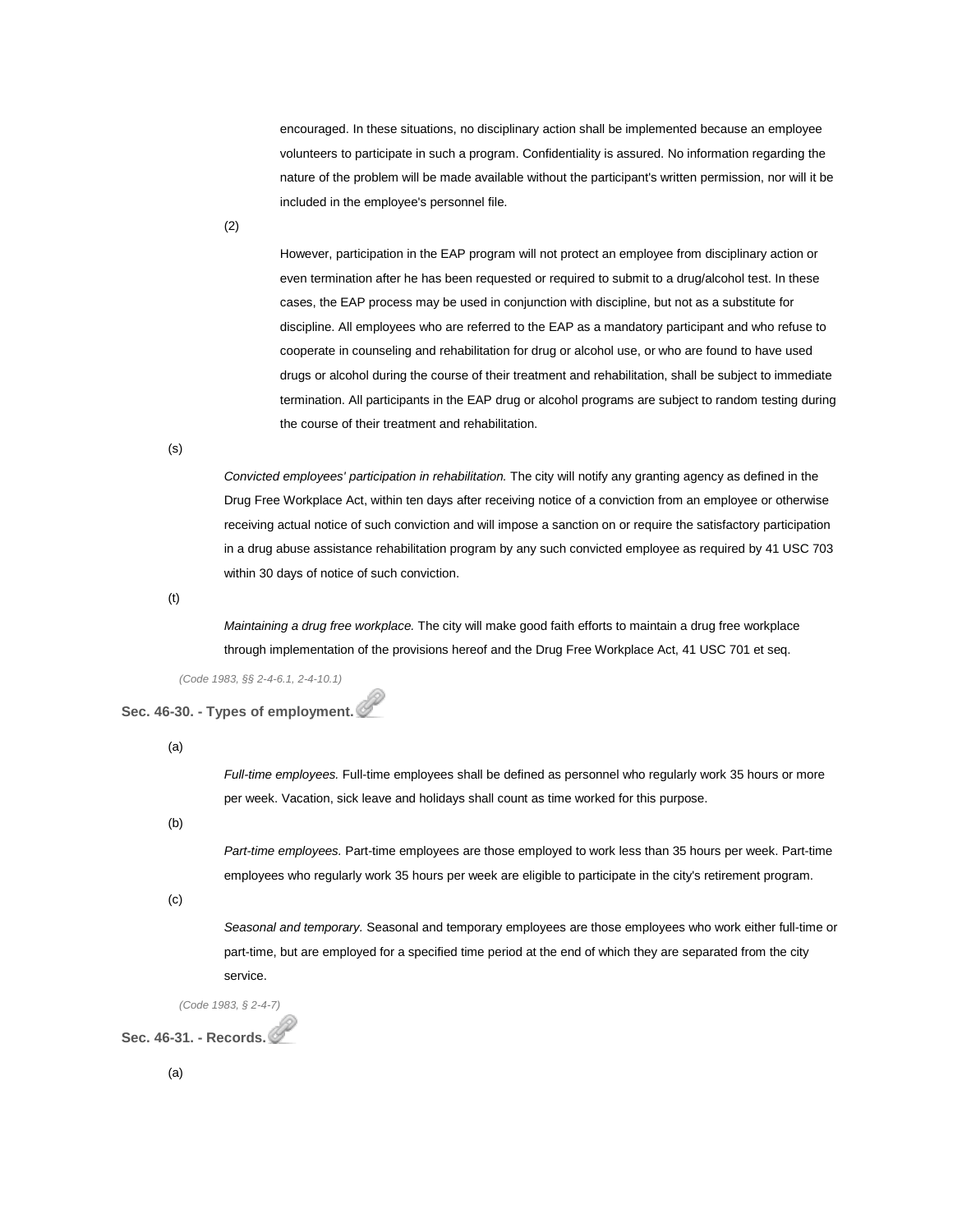*Personnel transactions.* All appointments, separations and other personnel transactions shall be made on forms designated by the city. A separate file folder shall be prepared and maintained for each employee and shall contain the original copy of all pertinent documents.

(b)

*Confidential records; information for public inspection.* All personnel records of employees covered under these policies and all other records and materials relating to the administration of the personnel system shall be considered confidential and the property of the city as provided by law. Information which is obtained in the course of official duties shall not be released by any employee other than by the city manager. The following information relative to employees and former employees is available for public inspection at reasonable times and in accordance with such procedures as the city manager may prescribe:

(1)

Name, class title and salary, selection records and performance rating report are accessible only to the department head concerned, the city manager, and the employee involved.

(2)

Other personnel information may be made available for official purposes at the discretion of the city manager.

(c)

*Central personnel file.* A central file of records on all personnel will be maintained. The file will contain for all employees:

(1)

Job application;

(2)

Copies of all position or pay rate changes;

(3)

Attendance records, including vacations, sick leave, and other leave; and

(4)

Other personnel action notices and personnel data required for the proper administration of the personnel program.

(d)

*Personnel record changes.* If, at any time, an employee's address, name, phone number, or other pertinent information changes, the change shall be immediately reported to the employee's department head and the city manager.

*(Code 1983, § 2-4-8)*

**Sec. 46-32. - Separation of employees.**

(a)

*Types of separation.*

(1)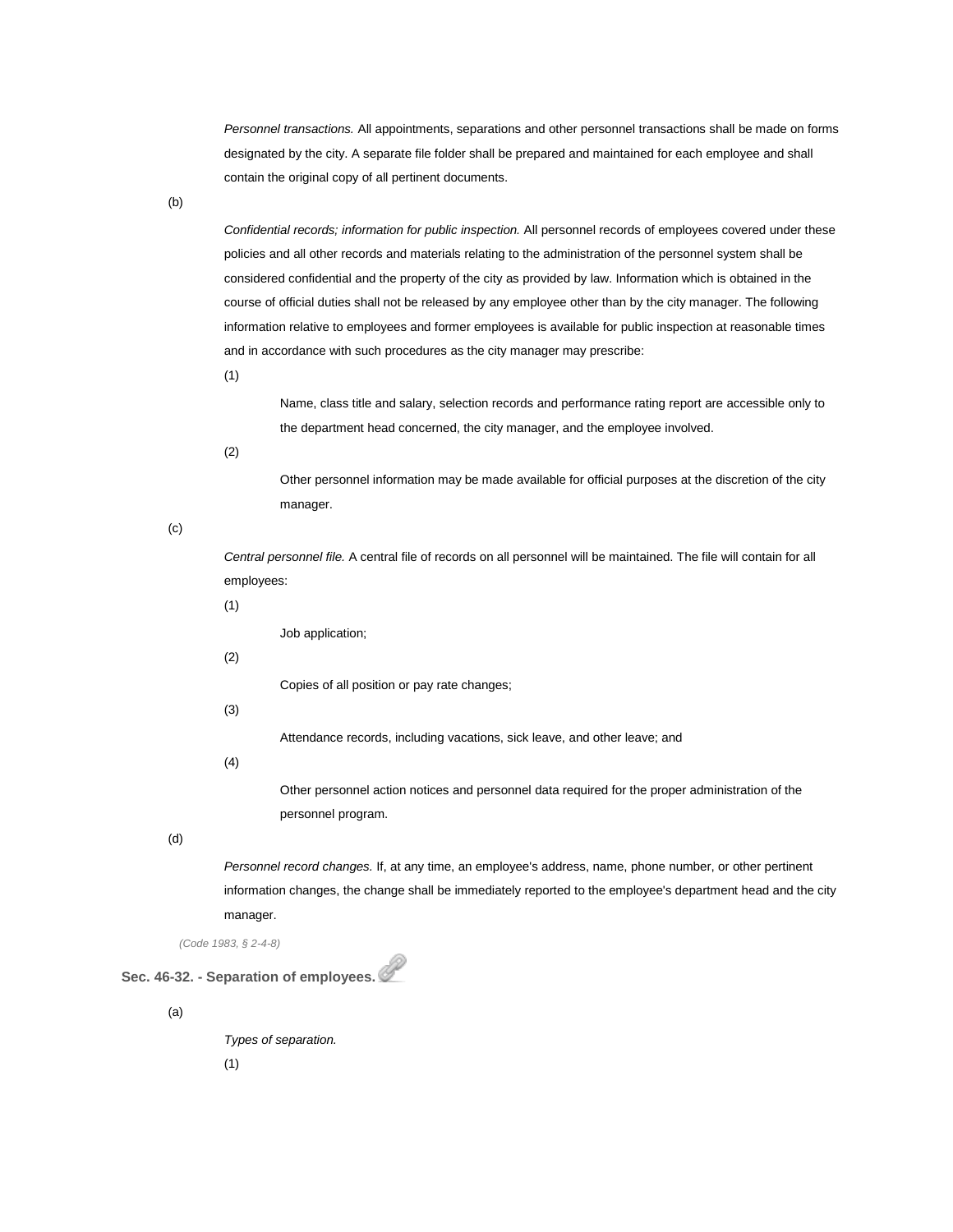*Dismissal*. An involuntary separation, except by expiration of term specified by law, suspension, layoff or retirement.

(2)

*Suspension*. Involuntary separation during a limited period for disciplinary purposes.

(3)

*Resignation*. Voluntary separation.

(4)

*Layoff*. Involuntary separation through no fault of the employee as by reason of lack of funds, changes in organization, completion of temporary or restricted employment or similar causes and without adverse effect on the employee's eligibility for further employment.

(5)

*Retirement*. Voluntary separation after age and length of service eligibility requirements have been met in a retirement program.

(b)

*Resignation procedures.* Unless otherwise specified by contract, department heads are required to submit notices in writing to the city manager at least 30 days in advance of their intent to resign in order to leave city service in good standing. All other employees are required to notify their department heads in writing two weeks in advance of their intent to resign in order to leave city service in good standing.

*(Code 1983, § 2-4-9)*

**Sec. 46-33. - Disciplinary action.**

(a)

*Types of discipline.*

(1)

*Reprimand*. An oral or written advisement to the employee that some phase of the employee's work performance is not satisfactory and must be corrected to prevent the employee from exposure to more severe disciplinary action. Reprimands may be given by the department heads.

(2)

*Suspension*. Temporary separation without pay from the service for disciplinary purposes where the case is not sufficiently grave to merit dismissal. An employee may be suspended by the appropriate department head with approval from the city manager.

(3)

*Demotions*. Demotions are necessary in order that employees whose work has not been satisfactory, but who do not deserve dismissal, may be retained and assigned less difficult work. An employee may be demoted by the appropriate department head with approval from the city manager.

(4)

*Dismissals*. Dismissals are necessary as a result of inadequate or inefficient performance or when such action is deemed necessary and appropriate by the supervisor and/or the city manager. Consistent with the provisions of the city's charter, employees serve "at-will" and can be dismissed with or without cause.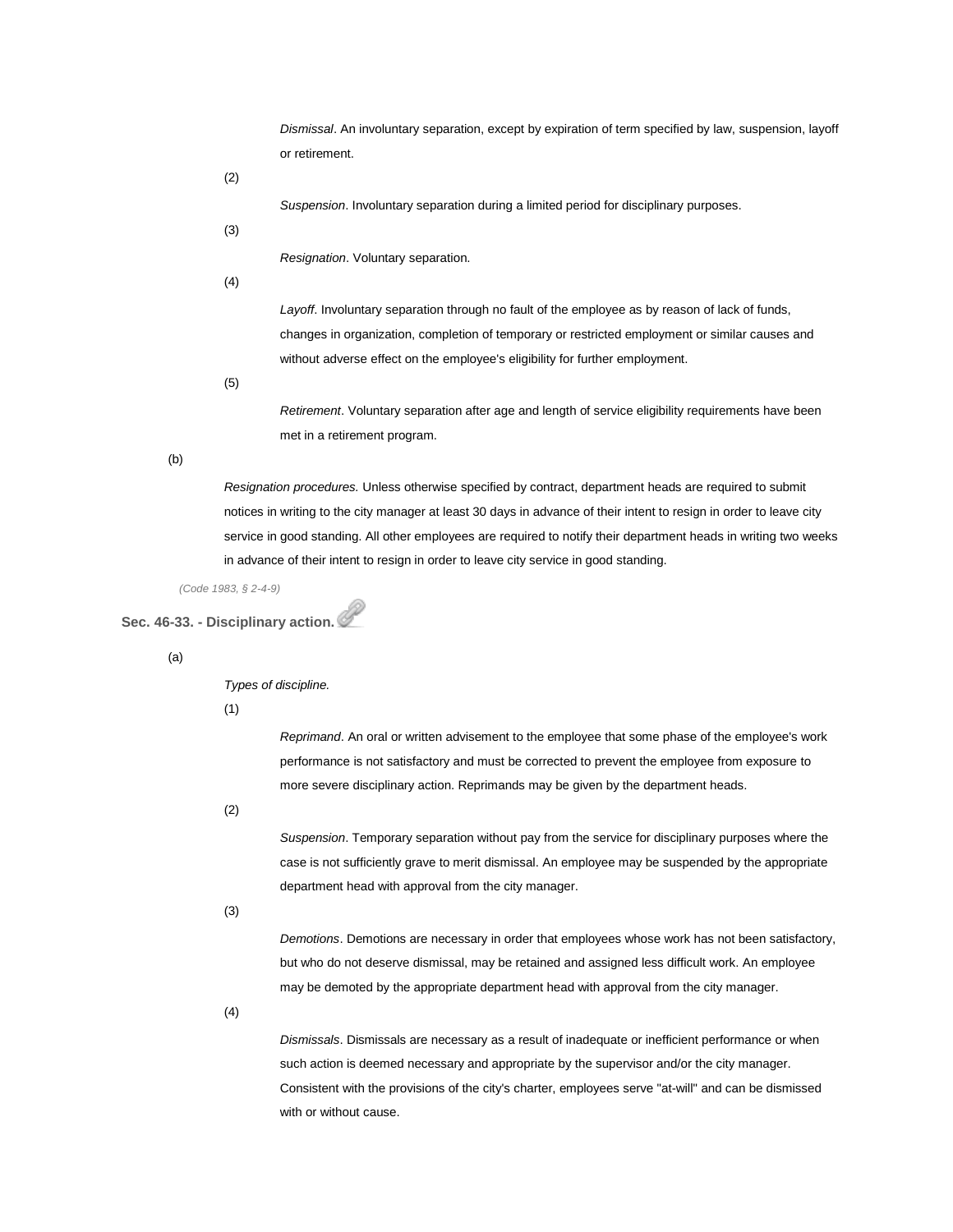*Causes for discipline.* Notwithstanding any other provision hereof or the progressive discipline system provided for herein or which may hereafter be established, the at-will status of employees contemplated by the city's charter is at all times applicable. In addition, an employee may be reprimanded, suspended, demoted or dismissed for the following reasons:

(1)

Incompetence or inefficiency in the performance of the duties of the position;

(2)

Violation of any lawful official regulation or order, or failure to obey any proper direction made and given by a superior;

(3)

Misappropriation, destruction, theft or conversion of city property;

(4)

Falsification of any information required by the city;

(5)

Negligence or carelessness resulting in damage to city property or equipment;

(6)

Offensive conduct or language in public or toward the public, city officials, or fellow employees, either on or off duty;

(7)

Habitual tardiness and/or absenteeism;

(8)

Takes for personal use from any person, any fee, bribe, gift, token, monies or other valuable things given in the hope or expectation of receiving a favor or better treatment than that accorded other persons; nor shall the employee accept any fee, bribe, gift, token, monies or other things of value intended as an inducement to perform or refrain from performing any official act;

(9)

Introduction, possession or unlawful use on city property or in city equipment of controlled substances as defined by O.C.G.A. §§ 16-13-25—16-13-29;

(10)

Employee subsequently becomes physically or mentally unfit for the performance of duties;

(11)

Absences without leave or failure to give proper notice of absences;

(12)

Conviction of a felony or other crime involving moral turpitude;

(13)

Willful violation of any provision of this policy;

(14)

Sexual harassment.

(b)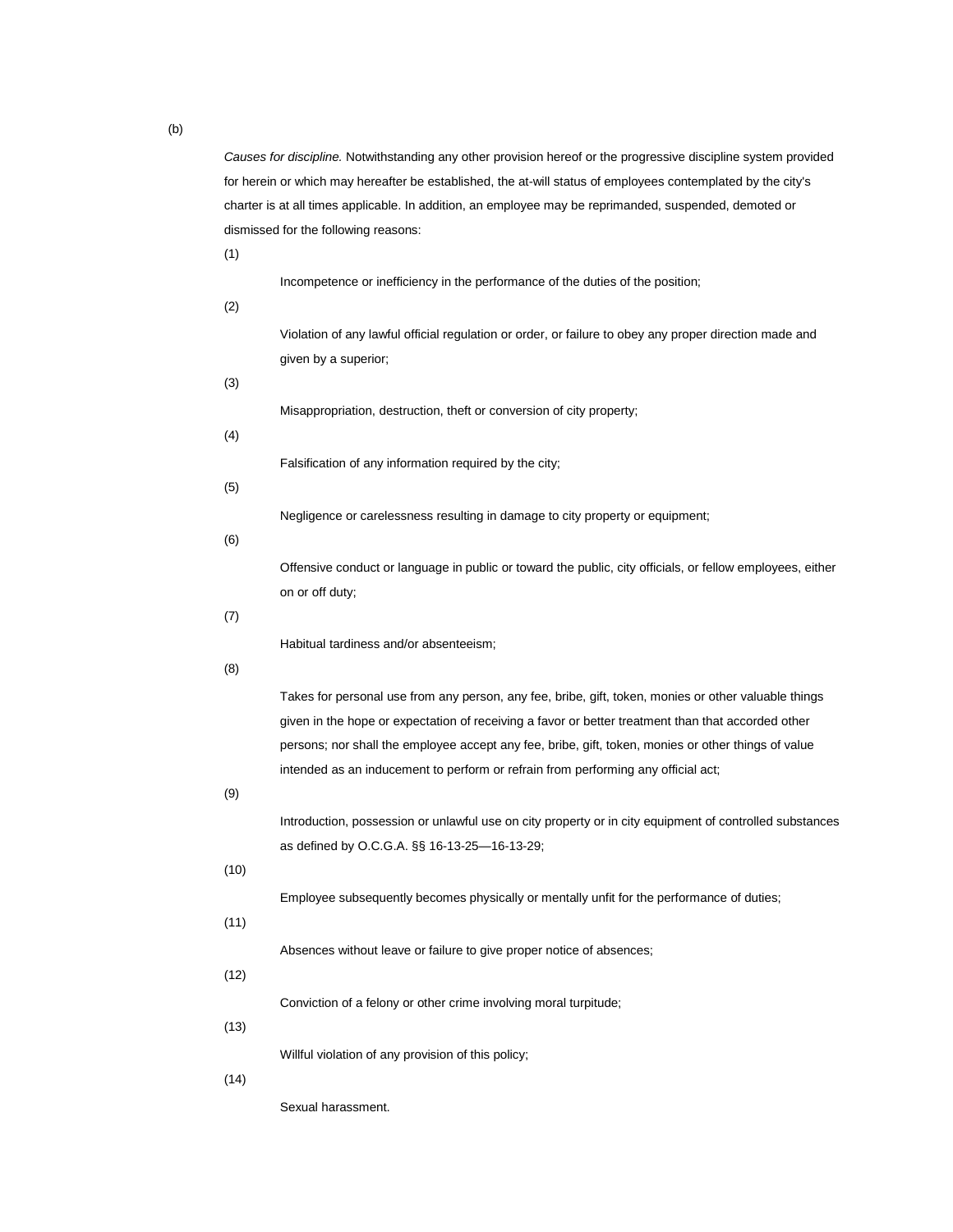Disciplinary action against an employee based on age, creed, national origin, race or sex, or for partisan reasons shall be considered a violation of these rules.

(c)

#### *Informal disciplinary hearing.*

(1)

Informal disciplinary hearing. Before an employee other than a department head is suspended without pay, demoted, or dismissed from employment, he shall be entitled to an informal hearing before the department head. At least 12 hours prior to such a hearing, the employee will be furnished with a written notice stating the disciplinary action contemplated, and the reasons for such actions. This notice should advise the employee that he will have an opportunity to respond in writing and/or orally before the department head at the time of the hearing so as to effectively rebut the reasons for disciplinary action contemplated. Following the hearing the department head shall confer with the city manager and personnel director, obtain the city manager's approval of appropriate action to be taken, and orally and in writing advise the employee of his decision; and in the event that disciplinary action is taken against the employee the department head shall orally and in writing advise the employee of the reasons for such action and that the employee may appeal the department head's decision. If disciplinary action is taken, it shall become effective immediately. A notice of the action taken, with a statement of the reasons therefor, will be filed in the office of the personnel director prior to closing of the succeeding business day.

(2)

Disciplinary action against department heads shall be administered by the city manager in accordance with a hearing procedure requiring at least 12 hours notice to the department head and the opportunity for the department head to respond and present evidence. No appeal is permissible from the city manager's decision by a department head.

(d)

*Suspension with pay prior to hearing.* In any extraordinary situation where an employee is unfit to perform his work under circumstances where retention of the employee pending a hearing might result in damage to the property or injury to the employee or other persons or the employee is physically unable to perform his duties, or retention might be detrimental to the interest of the city government or pending an investigation of disciplinary issues, an employee may be suspended temporarily with pay prior to a hearing. A hearing will then be scheduled as soon as practicable to determine whether the temporary suspension was without pay, if the employee desires such a hearing. The provisions of subsection (c) of this section and this subsection shall not apply to probationary employees.

*(Code 1983, § 2-4-10; Ord. No. 25-2010, 2-24-2011)*

### **Sec. 46-34. - Sexual harassment.**

(a)

*Goal.* The city has a goal of establishing a workplace free from sexual harassment. Every employee of the city has a duty to protect and safeguard the rights and opportunities of every other employee to seek, obtain, and hold employment without subjugation to sexual harassment of any kind in the workplace. Ensuring a workplace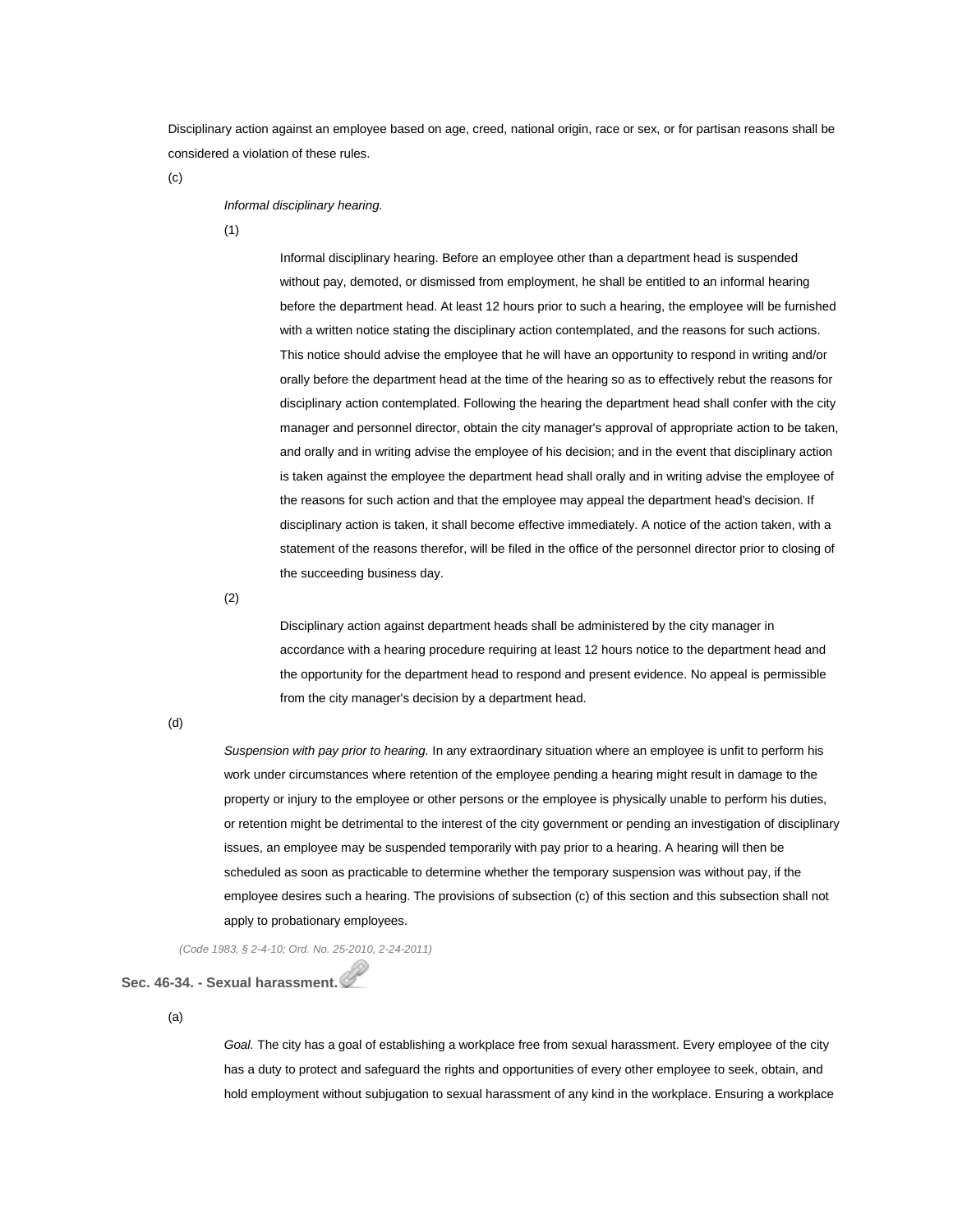environment free of sexual harassment is a goal that all employees are to share and to work together toward achieving. All employees are responsible for the implementation of and compliance with this goal.

(b)

## *Definition.*

# (1)

Sexual harassment is defined as:

a.

Making unwelcome sexual advances, requests for sexual favors, and other verbal or physical conduct of a sexual nature when submission to, or rejection of such conduct is made, explicitly or implicitly, and basis for any decision affecting employee status (e.g., pay, promotion, assignment, termination, etc.); or

b.

Creating an intimidating, hostile or offensive work environment through:

1.

Verbal conduct such as sexual innuendoes, suggestive comments, jokes of a

sexual nature or sexual propositions;

2.

Nonverbal conduct such as sexual suggestive objects or pictures, graphic commentaries, leering, whistling, or obscene gestures; or

3.

Physical conduct such as unwanted physical contact of any nature including touching, pinching or brushing the body.

(2)

Such conduct is prohibited in the workplace.

### (3)

The term "harassment" generally suggests a pattern of conduct; however, an isolated instance of conduct as described above could constitute harassment depending on the circumstances of the particular incident.

(c)

# *Implementation.*

(1)

The city requests and encourages any employee who believes that he has been subjected to any such prohibited conduct described above by any other employee to report the incident to his immediate supervisor.

(2)

If the alleged conduct is that of the immediate supervisor, the employee is encouraged to report such incident directly to the department head.

(3)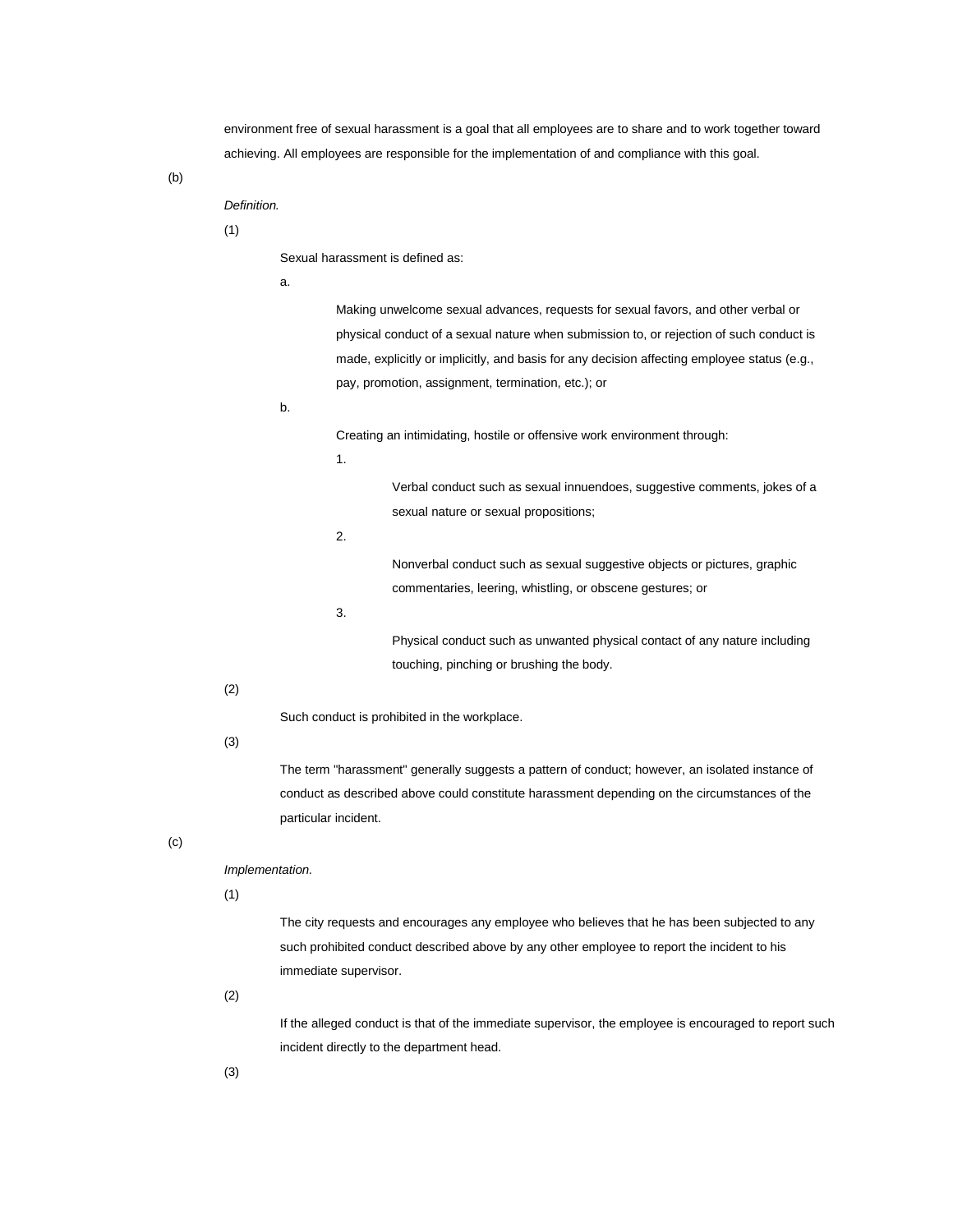If the alleged conduct is that of the department head the employee is encouraged to report such incident to the city manager.

(4)

The immediate supervisor, department head, or city manager, as applicable, shall conduct a prompt, confidential investigation of all alleged incidents of prohibited conduct. Any employee who is found to have either engaged in, or condoned prohibited conduct will be subject to disciplinary action, as appropriate, up to and including termination.

(d)

*Nonretaliation.* This goal also prohibits retaliation against employees who bring harassment charges or assist in investigating charges. Any employee bringing a sexual harassment complaint or assisting in the investigation of such a complaint will not be adversely affected in terms and conditions of employment, nor discriminated against or discharged because of the complaint.

(e)

*Appeals.* Decisions made under this section may be appealed in the same manner as any other personnel decision, pursuant to [section 46-35](http://library.municode.com/HTML/14104/level3/PTIICOOR_CH46PE_ARTIIPERU.html#PTIICOOR_CH46PE_ARTIIPERU_S46-35APDIAC)

*(Code 1983, § 2-4-10.2)*

### **Sec. 46-35. - Appeal of disciplinary action.**

After any suspension without pay, demotion, or dismissal from city employment, the affected employee shall have the right to appeal within five days after the effective date of the disciplinary action. The employee should notify the city manager in writing of his desire to have a hearing. The city manager shall promptly notify the employee of the time of the hearing in writing, the reasons for the disciplinary action taken, the names and the nature of the testimony of the witnesses against him, and that the employee will have an opportunity to present evidence on the issues.

*(Code 1983, § 2-4-11)*

## **Sec. 46-36. - Grievances.**

(a)

*In general.* The effective accomplishment of the work of the city requires prompt consideration and equitable adjustment of employee grievances. It is the desire of the city to adjust the causes of grievances informally, and the city manager, department heads and employees are expected to make every effort to resolve problems as they arise.

(b)

*Procedure follows lines of authority.* In the city, procedures follow the established lines of authority. An employee first discusses the problem with the appropriate department head within 30 calendar days from the date the grievant first becomes aware of his grievance.

(c)

*Grievance presented to city manager.* If satisfaction is not achieved by the above procedure within ten working days, the grievance must then be presented by the grievant to the city manager. Grievance problems carried to the city manager must be submitted in writing.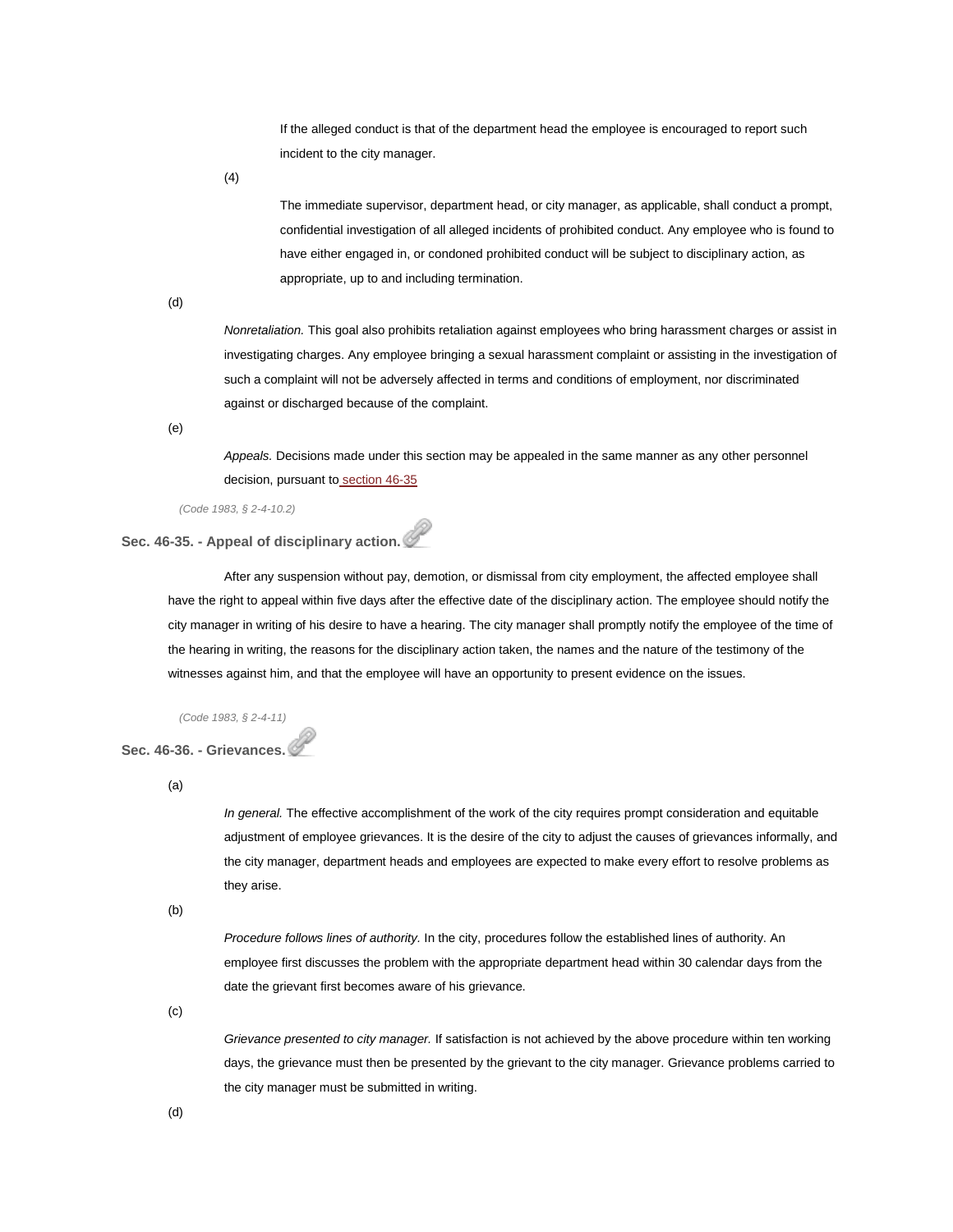*Meeting to discuss grievance.* The city manager shall convene a meeting within ten days to consider the grievance. The employee and the department head shall have the right to appear and be heard. The city manager shall take appropriate action which may include a recommendation to change the personnel rules and regulations, a finding that the grievance is unjustified or a finding that the situation is not subject to the grievance procedure or not a grievable matter or any other appropriate recommendation or determination.

(e)

*Effect of using grievance procedure.* No employee shall be disciplined or discriminated against in any way for proper use of the grievance procedure.

*(Code 1983, § 2-4-12; Ord. No. 25-2010, 2-24-2011)*

## **Sec. 46-37. - Annual leave.**

Annual leave is based on years of service to the city and is computed as follows:

#### (1)

*Permanent appointments—Full-time employees.* Employees who have a permanent appointment and work full-time, in their first year of service earn one-half of a day per month of annual leave, or six work days in the first year. Accumulation begins as soon as employment begins, but annual leave may not be taken until after three months of continuous employment with the city. Employees with one or more years of continuous service earn leave at the rate of one day per month, or 12 work days per year. Employees with ten or more years of continuous service earn leave at the rate of 1½ days per month, or 18 work days per year.

(2)

*Service requirement.* Vacation leave is earned during any month in which the employee is at work at least one-half the work days within that month.

#### (3)

*Vacation leave schedule.*

a.

Vacation leave shall be scheduled by the department heads, and approved by the city manager, with particular attention to seniority of employees, departmental operating requirements, and insofar as possible, the requests of the employees.

b.

Employees shall submit in writing a request for vacation leave to their department head prior to the desired vacation date.

c.

Vacation leave may not be taken in increments of less than one-half day.

d.

Vacation leave may be accrued to a maximum of 30 days.

(4)

*Pay in lieu of vacation leave.* Any employee eligible for vacation time may elect to be paid for not more than 40 hours of accrued vacation leave once each year by notifying the appropriate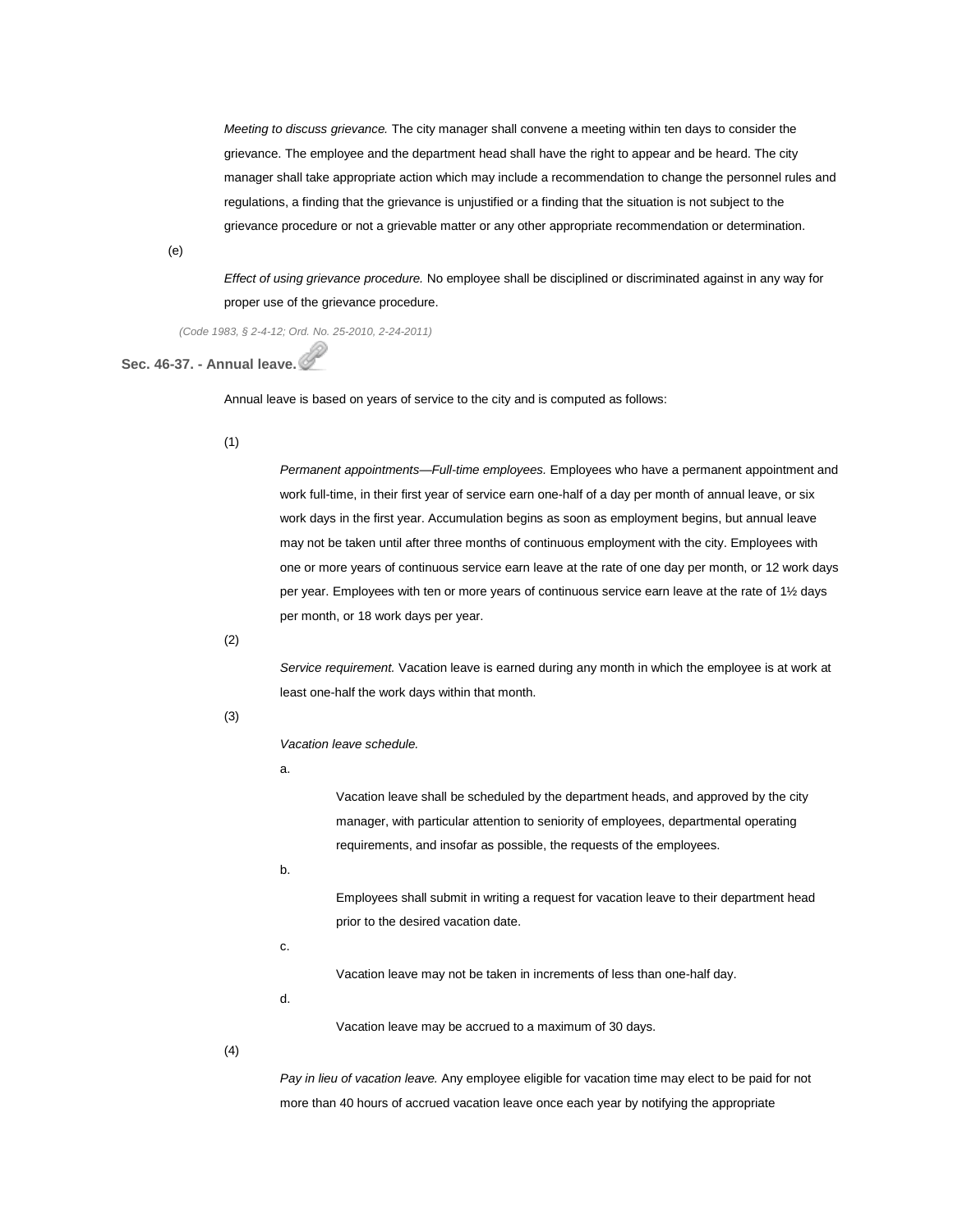department head on the form provided for this purpose, provided the employee has taken off a minimum 40 hours' vacation prior to this request, during the same calendar year, and provided that permission is approved by both the department head and the city manager.

(5)

*Employee donation of vacation leave.* An employee may elect to donate some portion of his/her accrued vacation leave to another employee in need under the following conditions:

a.

Such vacation leave must be transferred, on an hourly basis as opposed to a cost basis. The donee may only use the donated time for actual sick leave.

b.

The recipient must be in need of additional leave time for personal illness or illness of a family member and must be at the point of taking leave without pay.

c.

Vacation leave, once donated, shall not be given back to the donor except where the conditions of subsection b. above are met.

d.

In no case shall the donor transfer vacation leave to another employee for the single purpose of avoiding losing vacation leave.

e.

The sale or trade of vacation leave for purposes which would circumvent the spirit of this procedure is prohibited.

f.

Requests to donate vacation leave should be made in writing to the department head and the city manager.

### (6)

*Possible requirement of vacation leave.* The city recognizes the benefit of employees having time off for leisure and recreation. Department heads and/or the city manager may therefore require employees to utilize a maximum of 40 hours' vacation leave each calendar year as time off from work.

## (7)

*Other employees.*

a.

Employees who have a permanent appointment and work part-time, earn annual leave on a prorated basis, as determined by the city manager, computed on the basis of the ratio of hours worked during the prior three-month period relative to the work defined for full-time employment.

b.

Employees who have a temporary appointment and work full-time, other than seasonal employees, earn annual leave on the same basis as employees who have permanent appointments.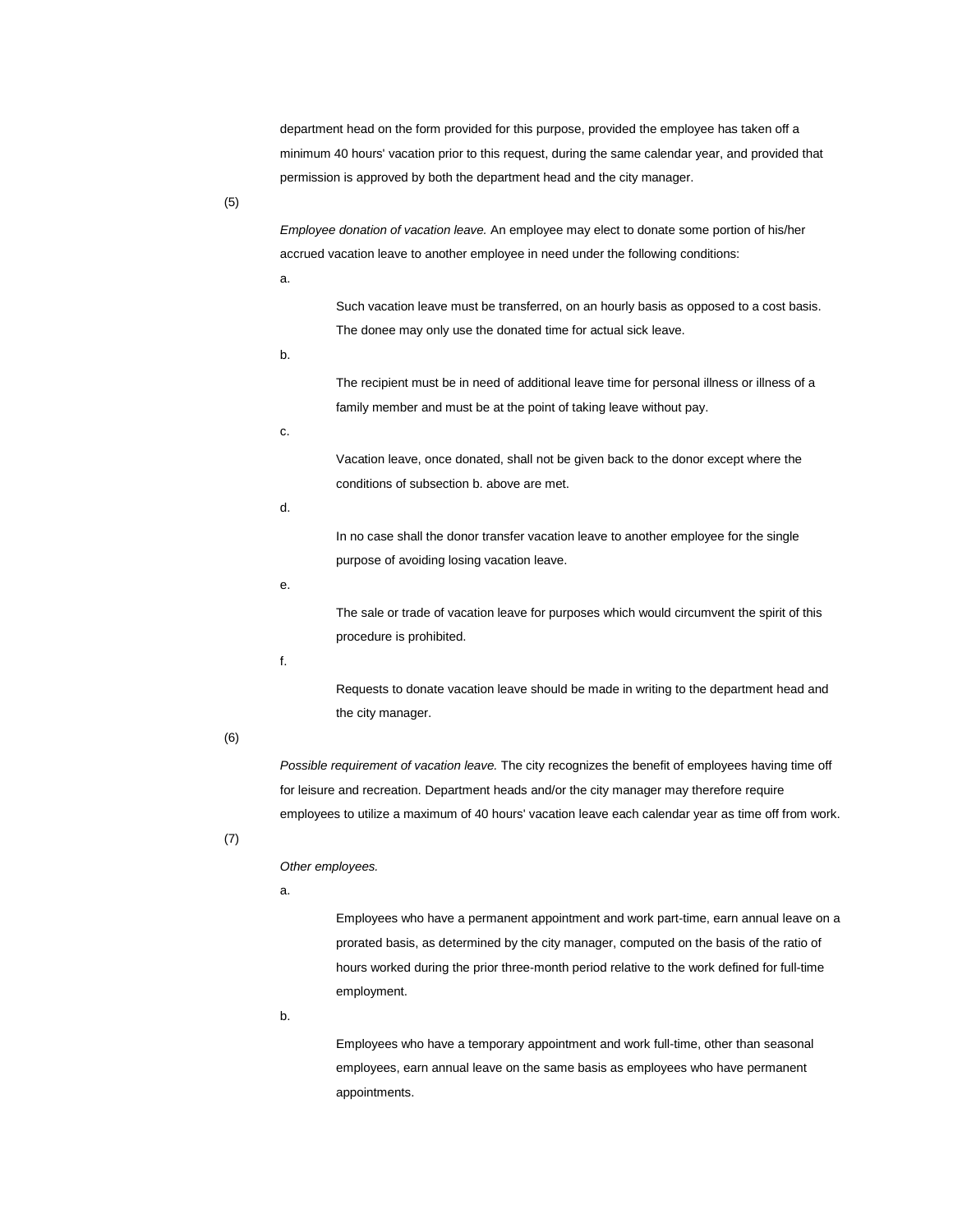Employees who have a temporary appointment and work part-time; and seasonal employees working either full-time or part-time; and employees who have an emergency appointment, do not earn annual leave.

*(Code 1983, § 2-4-13(a); Ord. of 7-14-2005, § (a))*

**Sec. 46-38. - Sick leave.**

Sick leave is given to employees only for sound and valid reasons. It is so designed to meet necessary, emergency conditions of illness. Each department head has the authority to approve or disapprove sick leave applications. Sick leave shall not be abused; it is to be used as insurance for salary continuation in the event an employee becomes ill and is unable to work.

(1)

*Eligibility.* An employee may be eligible for sick leave for the following reasons:

a.

Personal illness;

b.

Quarantine of an employee by physician;

c.

Illness in the immediate family requiring the employee to remain at home;

d.

Death of a member of employee's immediate family. Immediate family shall mean and include spouse, child, step-child, grandchild, parent, grandparent, brother, sister, halfbrother, half-sister, uncle, aunt, niece, nephew, or the spouse of any of them. These relationships shall include those arising from adoptions, persons who are married by common law marriage or who are living together without the benefit of matrimony are also considered related under the intention of this rule;

e.

Appointments with physicians for self or dependents.

All full-time employees, and career employees serving temporarily in substitute or acting capacities, are eligible to accrue sick leave as described in subsection (2) below. Temporary, seasonal, and parttime employees are not eligible for sick leave except as described below.

(2)

*Sick leave for on-the-job injury.* An employee who sustains an injury on the job must, at the time of the injury or as soon as possible thereafter, notify the supervisor on the forms provided. The appropriate department head shall review the case and make recommendations to the city manager or designate for appropriate compensation. If the injury necessitates the employee's absence from work, the employee shall receive only that compensation provided under workman's compensation.

(3)

*Accrual of sick leave.*

c.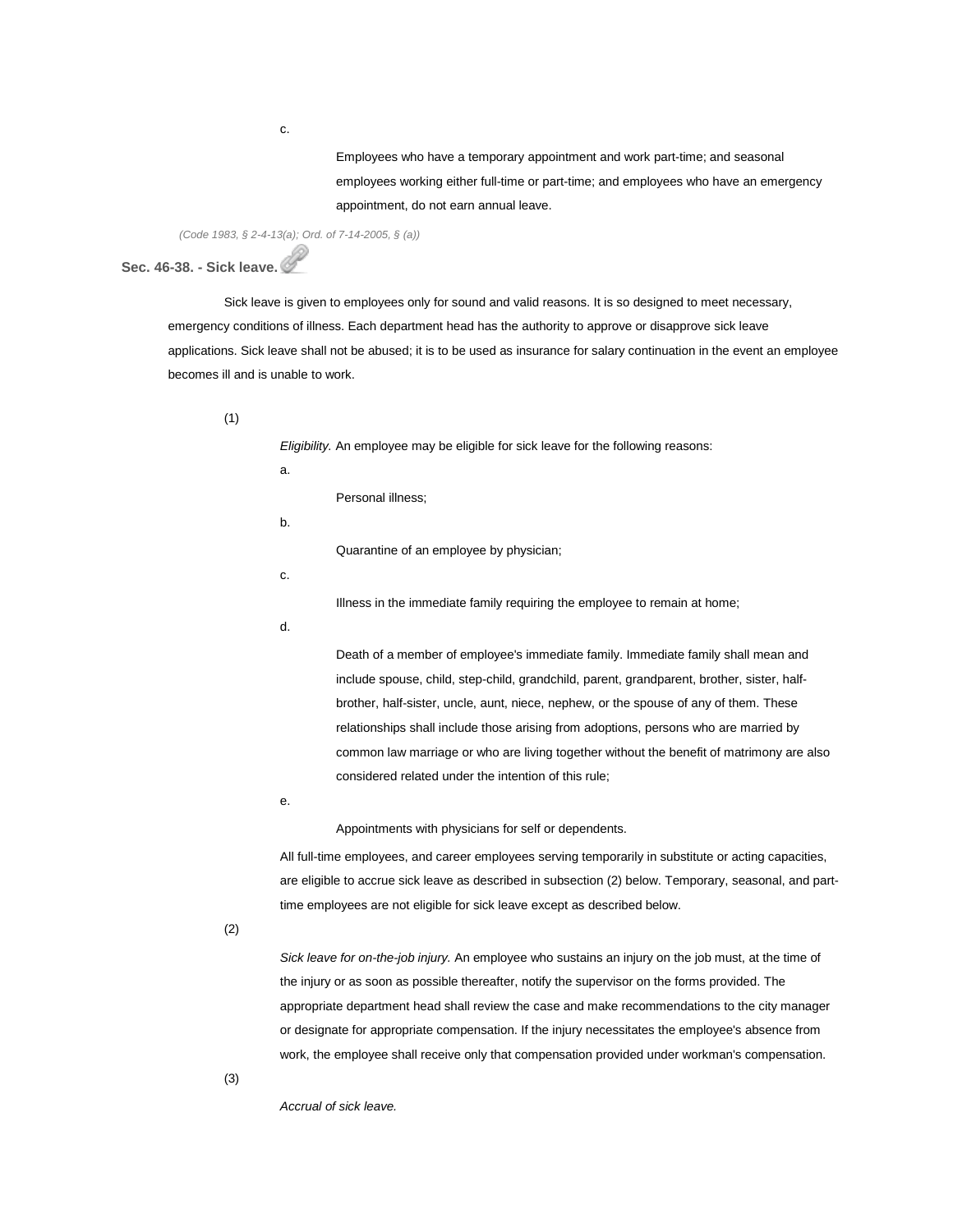Employees who have a permanent appointment and work full-time, shall accrue sick leave at the rate of one day per month, or 12 days per year.

b.

Accumulation begins as soon as employment begins, but sick leave may not be taken until after three months of continuous employment with the city.

c.

Sick leave is accrued during any month in which the employee is at work at least one-half the work days within that month.

(4)

*Reporting of sick leave.* An employee who is absent from work because of illness is responsible for reporting to the appropriate supervisor or department head at the designated reporting time on the day of absence, and will be expected to keep his supervisor or department head informed of his progress on a regular basis; such leave will be charged against sick leave. Where a relief employee is required in a department which must provide 24 hours' sustained service, the employee, if possible, should report his absence two hours before the designated reporting time. In the event of failure of compliance with this provision, the employee will be charged on the payroll with leave without pay. A physician's certificate may be required for sick leave absences of three or more days.

(5)

*Use of sick leave.* Sick leave is not to be considered a right which an employee may use at his discretion, but a privilege not to be abused. Abuse or misuse of sick leave is a cause for disciplinary action since falsification of any information required by the city and/or "absences without leave" are both causes for reprimand, suspension, and dismissal. Department heads who feel an employee is abusing the sick leave privilege may also require the employee to furnish a doctor's certificate for each period of absence regardless of the provision of subsection (4) above.

(6)

*Accumulated sick leave.* An employee, upon separation from the city service, shall not receive payment for accumulated sick leave.

(7)

*Extended sick leave.* In addition to sick leave accrued, additional sick leave may be advanced up to a maximum of 12 days with the approval of the city manager. Extended sick leave will be granted only due to extraordinary circumstances, such as for a serious injury or disease, (heart attack, cancer treatment, not for a cold, headache, or flu). Sick leave may not be advanced during a leave without pay status. Leave records will show a negative balance until normal accruals reduce the balance to zero.

(8)

*Sick leave wellness incentive.* Employees who successfully undertake wellness programs are eligible for monetary incentives. Qualified wellness programs include weight reduction programs, stop smoking programs, preventive physical examinations, and similar wellness-promotion activities. Eligible employees may apply for monetary incentives by providing the city manager receipts of

a.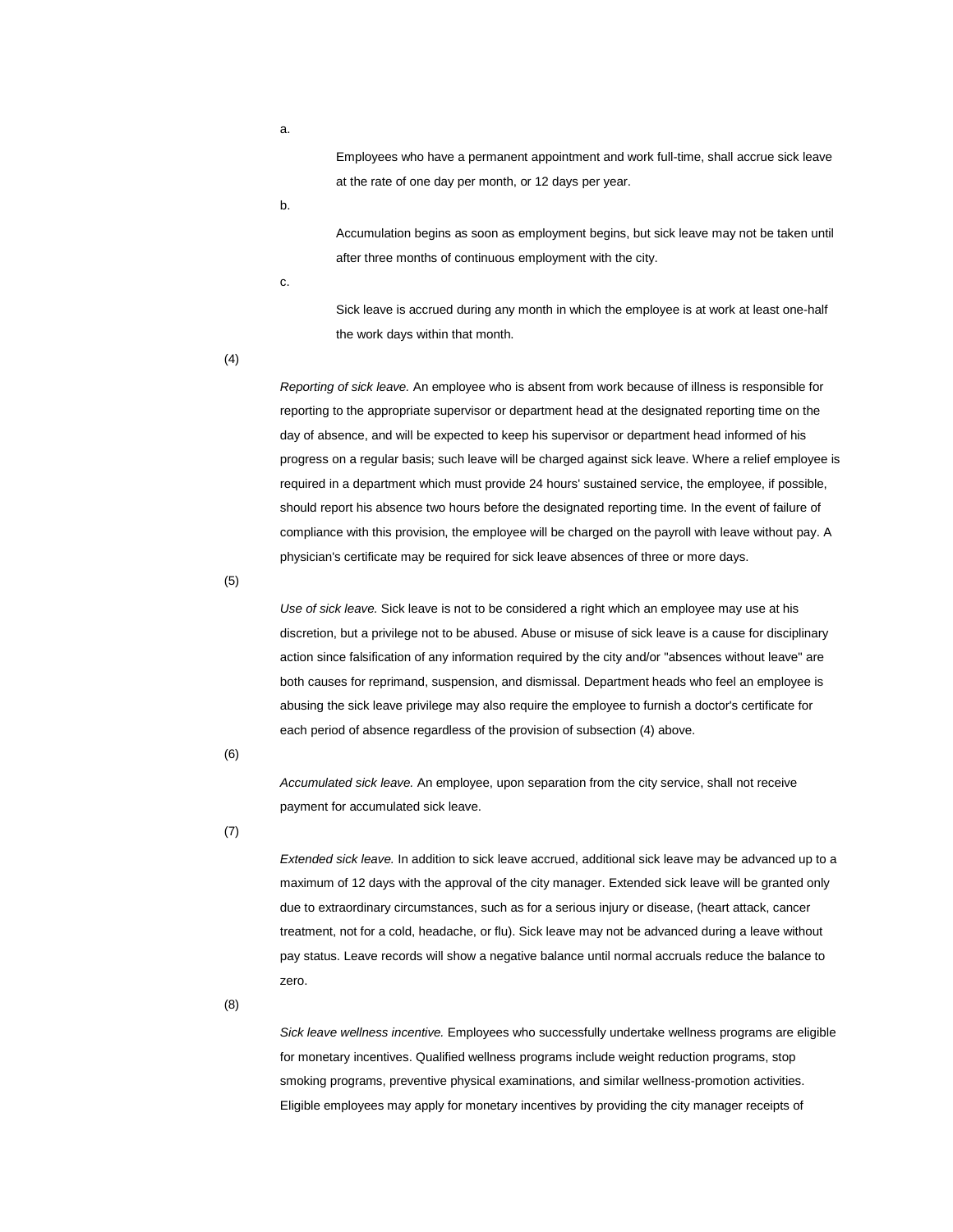expenditures made and proof of results achieved. Incentives payments shall be at the rate of 300 percent of the value of sick leave hours surrendered by the employee to the city, at the discretion of the city manager.

(9)

*Other employees.*

a.

Employees who have a permanent appointment and work part-time accrue sick leave on a prorated basis, as determined by the city manager, computed on the basis of the ratio of hours worked during the prior three-month period relative to the work defined for full-time employment.

b.

Employees who have a temporary appointment and work full-time, other than seasonal employees, accrue sick leave on the same basis as employees who have permanent appointments.

c.

Employees who have a temporary appointment and work part-time; and seasonal employees working either full-time or part-time; and employees who have an emergency appointment, do not accrue sick leave.

(10)

Any employee may accumulate at most a maximum of 65 days (520 hours) of sick leave. No additional sick leave will be credited until sick leave time is used and an employee's accrued sick leave falls below 520 hours. Employees who have accrued more than 520 hours prior to the effective date hereof (January 12, 2012) shall retain those hours, but no additional sick leave will be credited until accumulated sick leave is used and the accrued hours fall below 520 hours at which time credit will recommence subject to a 520 hour maximum.

(11)

An employee may be compensated for up to 65 days of sick leave at the rate of \$25.00 per day upon retirement or death. In the event the payment is owed as a result of the death of the employee, the payment will be made to the beneficiary designated by the employee for this purpose and/or to the representative(s) of the employee's estate if no beneficiary is designated.

(Code 1983, § 2-4-13(b); Ord. of 7-14-2005, § (b); Ord. No. 2010-03, 3-11-2010; Ord. No. 07-2012, 12-8-2011)

**Sec. 46-39. - Civil leave.**

An employee will be granted civil leave when it is necessary for the employee to answer a subpoena, perform emergency civilian duty for national defense, or serve on a jury. The employee will be paid his or her regular salary while on civil leave and such leave shall not count against vacation or sick leave.

*(Code 1983, § 2-4-13(c); Ord. of 7-14-2005, § (c))*

**Sec. 46-40. - Military leave.**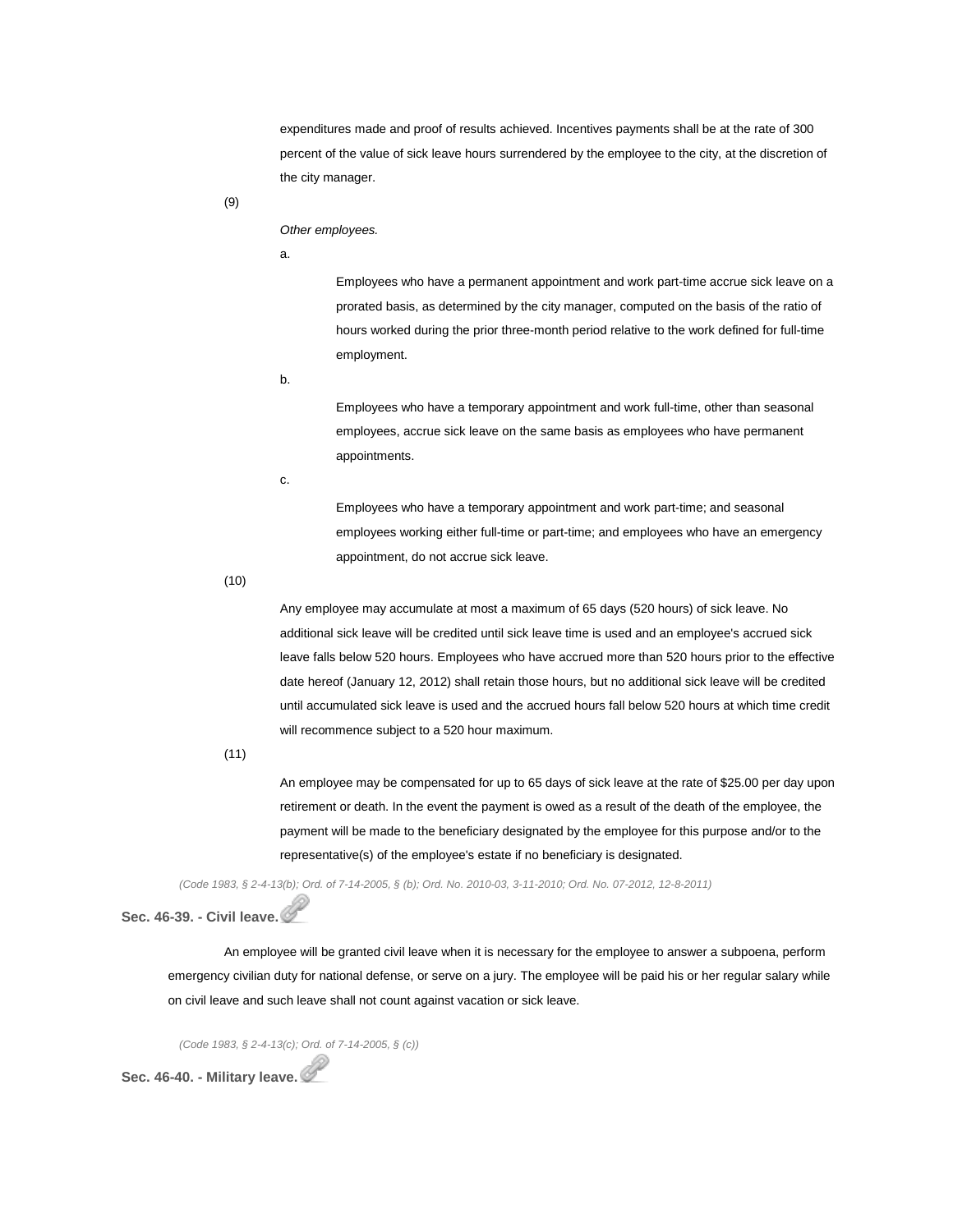Employees may receive a leave of absence not to exceed 15 days for participation in the National Guard, Reserved Armed Forces or other military duty. The employee will be paid his or her regular salary during this period in accordance with O.C.G.A. § 38-2-279. Request for leave shall be accompanied by a copy of the official orders requiring training or duty.

*(Code 1983, § 2-4-13(d); Ord. of 7-14-2005, § (d))*

## **Sec. 46-41. - Maternity leave.**

Maternity leave may be charged to accumulated sick leave, vacation leave to the extent available, or may, at the option of the employee, be taken without pay. The same procedures for sick leave, vacation leave and leave without pay shall apply where appropriate.

*(Code 1983, § 2-4-13(e); Ord. of 7-14-2005, § (e))*

## **Sec. 46-42. - Leave without pay.**

(a)

*Generally*. When it is deemed in the best interest of the employee and the city, a permanent status career employee may be granted leave without pay for personal or other reasons, provided such leave is recommended by the department head and approved by the city manager. Non-career employees are not eligible for grants of leave without pay. Leave without pay shall not exceed one year.

(b)

*Valid reasons.* Valid reasons shall include, but not be confined to, the following: Prolonged illness or disability of the employee or a member of the employee's household, educational or training enrichment, pregnancy and childbirth, and military service.

(c)

*Procedure for requesting leave without pay.* Application for leave without pay shall be submitted in writing in advance, showing the employee's reason for requesting such leave and shall contain a statement that he intends to return to the city service upon expiration of such leave and that he agrees to the terms and conditions as outlined in these policies. In emergency situations, when an employee does not have accrued leave and is unable to return to work as scheduled as a result of illness or emergency reasons, his department may recommend approval of the granting of leave without pay without prior application by the employee, or the personnel officer may investigate and make such recommendations in the absence of the department head.

(d)

*Temporary filling of position of employee on leave without pay.* During the employee's approved leave of absence, his position may be filled by the temporary appointment of a substitute. At the expiration of leave without pay, the employee (subject to subsection (e) below) shall be reinstated in his former position, and the substitute employee returned to his former position without loss of status or benefits.

(e)

*Rights of employee on leave without pay; reinstatement in former position.* Employees granted leave without pay not exceeding two calendar months shall be entitled to reinstatement in their former position. For employees granted leave without pay exceeding two calendar months, every effort will be made to return the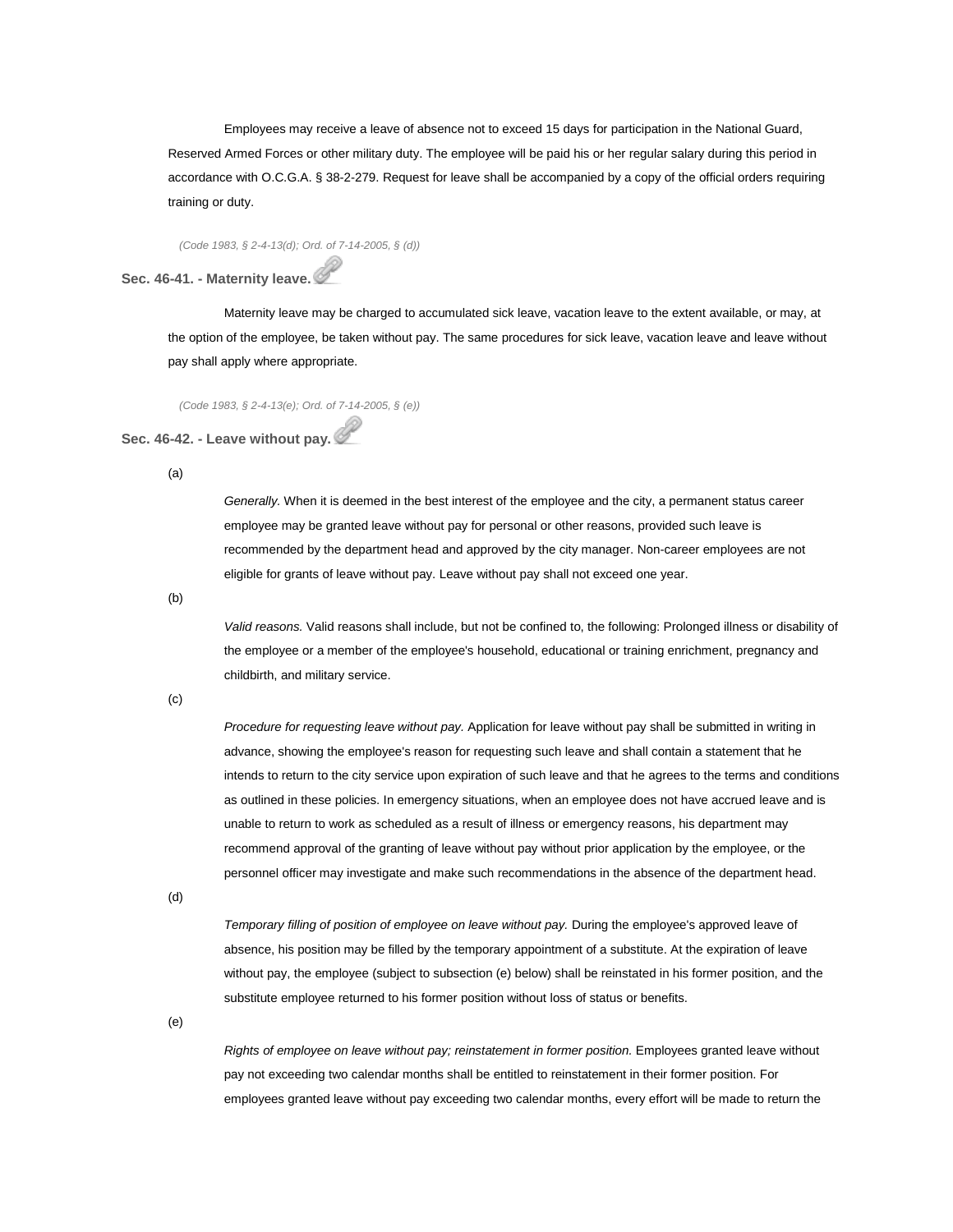employee to his former position or a comparable one. He shall be listed on reemployment lists in the same manner as employees who are laid off in good standing.

*(Code 1983, § 2-4-13(f); Ord. of 7-14-2005, § (f))*

## **Sec. 46-43. - Holiday leave.**

The city observes paid holidays each year in accordance with the following:

(1)

*Observed holidays.* The following are observed as paid holidays: New Year's Day; Martin Luther King Day; President's Day; St. Patrick's Day; Memorial Day; Independence Day; Labor Day; Veteran's Day; Thanksgiving Day and Friday after Thanksgiving Day; Christmas Eve and Christmas Day.

(2)

*Optional paid holiday.* Each employee has the option of observing their own birthday in lieu of observing President's Day. If an employee elects to take his own birthday in lieu of President's Day, the day off must be taken within three days of the actual birthday date.

(3)

*Observation of weekend holidays.* When a holiday falls on a Saturday, it is observed on the Friday before. If it falls on Sunday, it is observed on the following Monday.

(4)

*Alternative paid holidays for certain holidays.* Uninterrupted continuation of service is required of some city departments. Consequently, the work schedule of employees in those departments sometimes necessitates work on authorized holidays. Holiday leave for these employees shall be administered as follows: Employees who work on an authorized holiday shall be granted a workday of leave with pay at a later date to be determined by the appropriate department head.

(5)

*Permanent appointment with full-time service.* Employees who have a permanent appointment, and who work full-time, are paid one full day's pay for each observed holiday.

(6)

*Permanent appointment with part-time service.* Employees who have a permanent appointment and work part-time are paid one day's pay for each observed holiday on a prorated basis, as determined by the city manager, computed on the basis of the ratio of hours worked during the prior three-month period relative to the work defined for full-time employment.

(7)

*Other employees.* Employees who have a temporary appointment and work full-time, other than seasonal employees, receive holiday leave on the same basis as employees who have permanent appointments employees who have a temporary appointment and work part-time; and seasonal employees working either full-time or part-time; and employees who have an emergency appointment, do not receive holiday leave.

*(Code 1983, § 2-4-13(g); Ord. of 7-14-2005, § (g); Ord. of 1-11-2007; Ord. No. 18-2007, 12-20-2007)*

**Sec. 46-44. - Family and medical leave without pay.**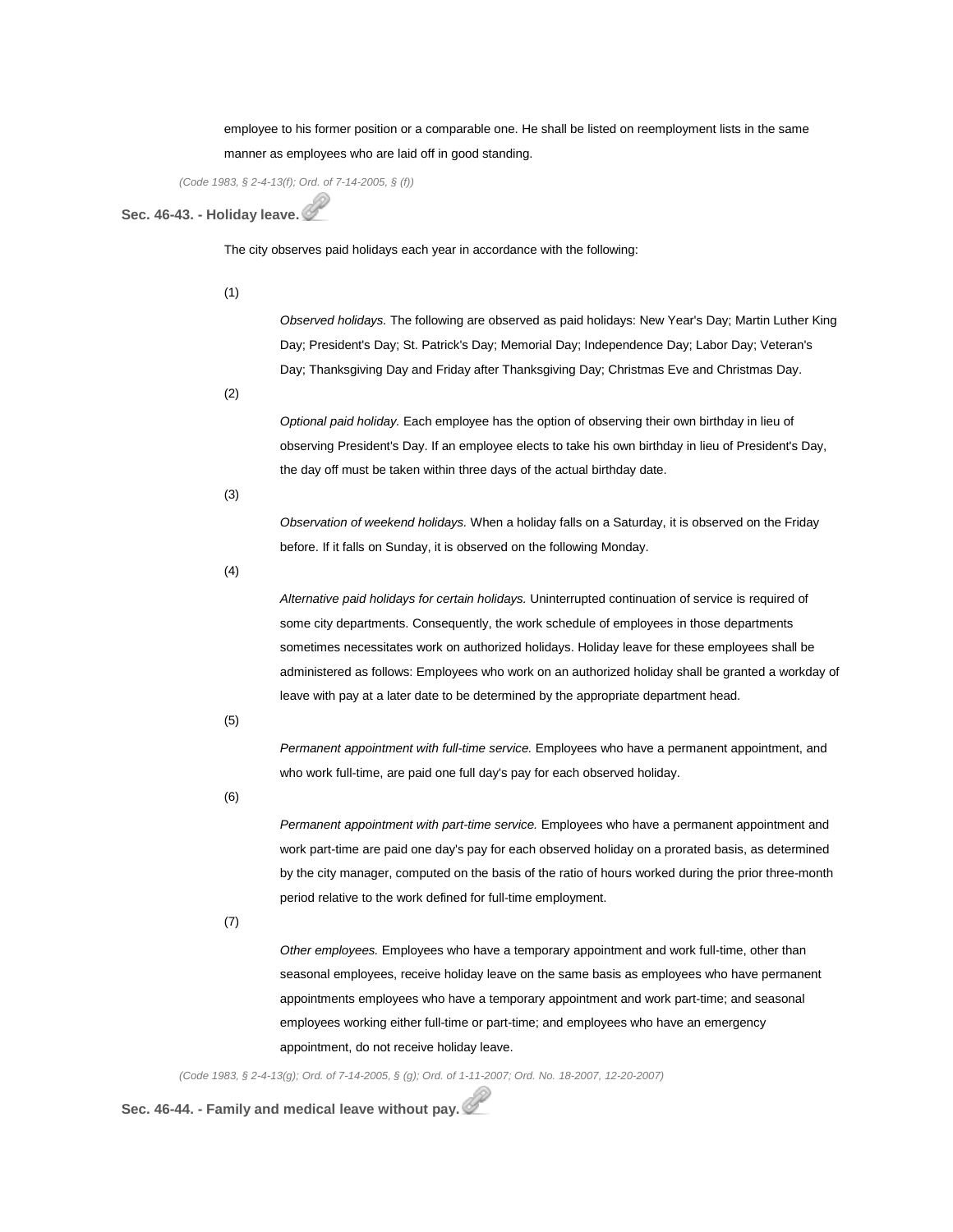*Generally.* The provisions of this section are regulated by the Family and Medical Leave Act of 1993 (P.L. 103- 3) and pertinent department of labor regulations as they may be promulgated. The city specifically reserves the right to add to, change or abolish the provisions of this section, in whole or in part, based upon pertinent action by any appropriate legislative, judicial or regulatory authority.

(b)

(a)

*Eligibility and reasons granted.*

(1)

*Applicability.* The provisions of this section apply only to those employees who have been employed for at least 12 months (such 12 months of employment does not have to be consecutive) and who have provided at least 1,250 hours of service during the 12 months before any leave is requested. In determining the hours worked, paid leave, such as vacation, sick or compensatory leave is not included.

(2)

*Conditions.* The city manager will grant up to a total of 12 work weeks of Family and Medical Leave Act (hereinafter FMLA) leave to any eligible employee during any 12-month period for one or more of the reasons listed below. The 12-month period for purposes of this section shall be measured forward from the date any employee's first FMLA leave begins. However, employees are required to first use any accrued vacation, sick, holiday or compensatory leave for all or any part of this 12-week period. When paid accrued leave is used by an employee in lieu of unpaid FMLA leave, the city will only provide sufficient unpaid leave to total 12 weeks in the designated 12-month period of time.

a.

*Reasons.*

1.

Birth of child and to care for that child is requested within one year after birth of the child. Employees are required to give at 30 days' notice for a request for this reason and specify the amount of time requested. If, due to unforeseeable circumstances, some adjustment must be made to the requested leave, employees are required to provide the city with reasonable notice of such adjustment. Failure to comply with this notice requirements may be grounds for postponement of the requested leave.

2.

Placement for adoption or foster care of a child if requested within one year after placement of the child. Employees are required to give at least 30 days' notice for a request for this reason and specify the amount of time requested. If due to unforeseeable circumstances, notice is not able to be given within the 30-day time period, employees are required to provide reasonable notice within two business days of learning of the need for leave. Failure to comply with this notice requirement may be grounds for postponement of the requested leave.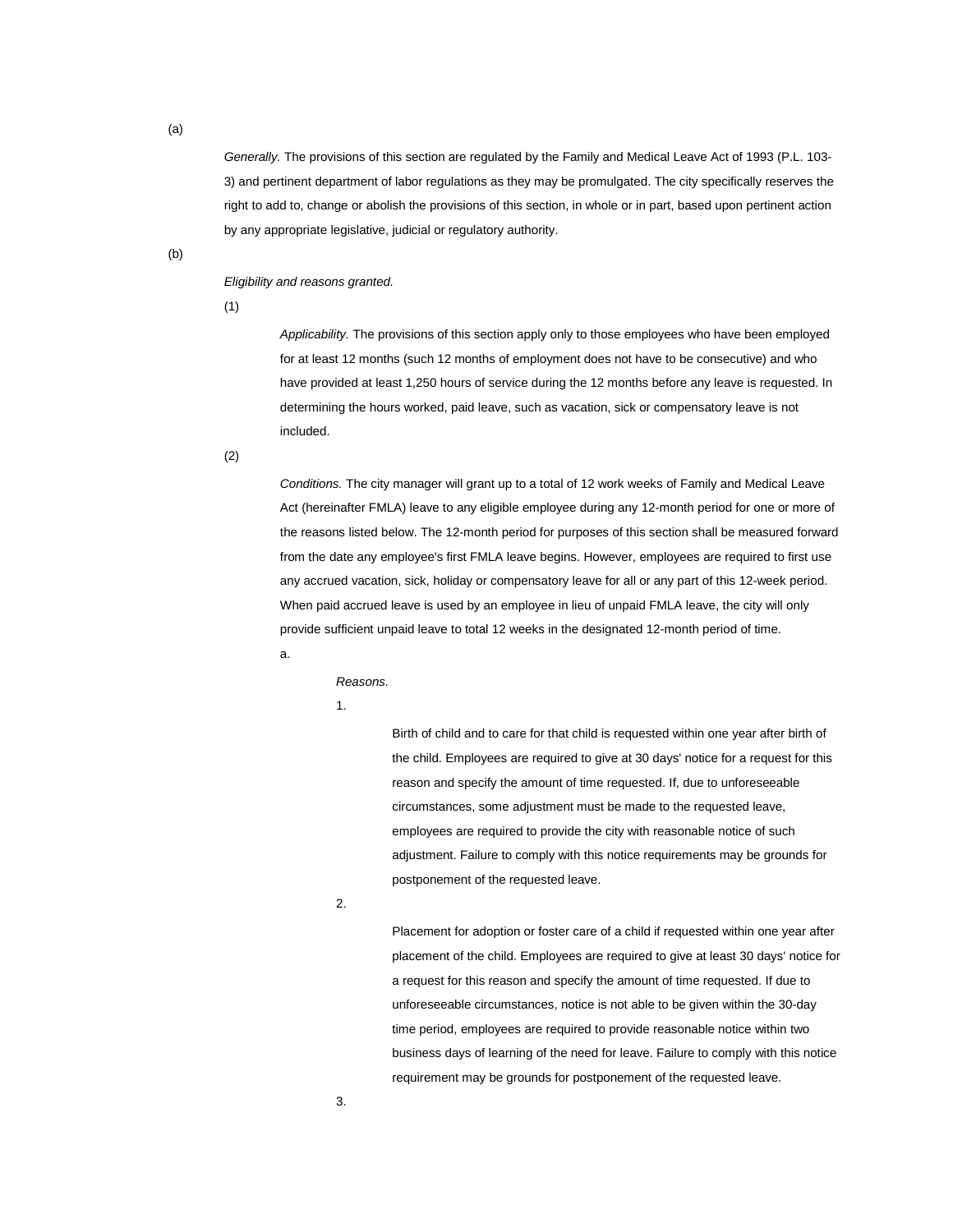Serious personal health condition making the employee unable to perform the essential functions of his job. Employees are required to give notice as soon as practicable after the need for FMLA leave becomes known to the employee, and specify the amount of time requested.

4.

Care for a parent, spouse, or child with a serious health condition. A qualifying child must be under 18 years of age or if older, incapable of self-care because of a mental or physical disability. Employees are required to give notice as soon as practicable after the need for FMLA leave becomes known to the employee, and specify the amount of time requested. For purposes of this policy, a parent includes only a biological parent or an individual who stands or stood in loco parentis to the employee when the employee was a child. Parent-in-law is not included. For purposes of this policy, child includes biological children, adopted children, foster children, step children, legal wards or a child of an employee standing in loco parentis and the child is either under age 18 or older and incapable of self-care because of a mental or physical disability. For purposes of this policy, spouse means husband or wife as defined or recognized under state law for purposes of marriage in the state where the employee resides including common law marriages in states where it is recognized. Domestic partners are not eligible for the provisions of this section. Leave for care of any other relatives or for any other individuals who may be a part of an employee's household is not authorized by this section.

b.

*Serious health conditions.* For the purposes of this section, a serious health condition is an illness, injury, impairment or physical or mental condition that involves one of the following: 1.

> *Hospital care.* Inpatient care (i.e., an overnight stay) in a hospital, hospice, or residential medical care facility, including any period of incapacity or subsequent treatment in connection with, or as a consequence of, such inpatient care. Incapacity for the purpose of FMLA is defined to mean inability to work, attend schools, or perform other regular daily activities due to the serious health condition, treatment for it, or recovery from it.

2.

*Absence plus treatment.* A period of incapacity of more than three consecutive calendar days (including any subsequent treatment or period of incapacity relating to the same condition) that also involves:

i.

Treatment two or more times by a health care provider, a nurse, or physician's assistant under direct supervision of a health care provider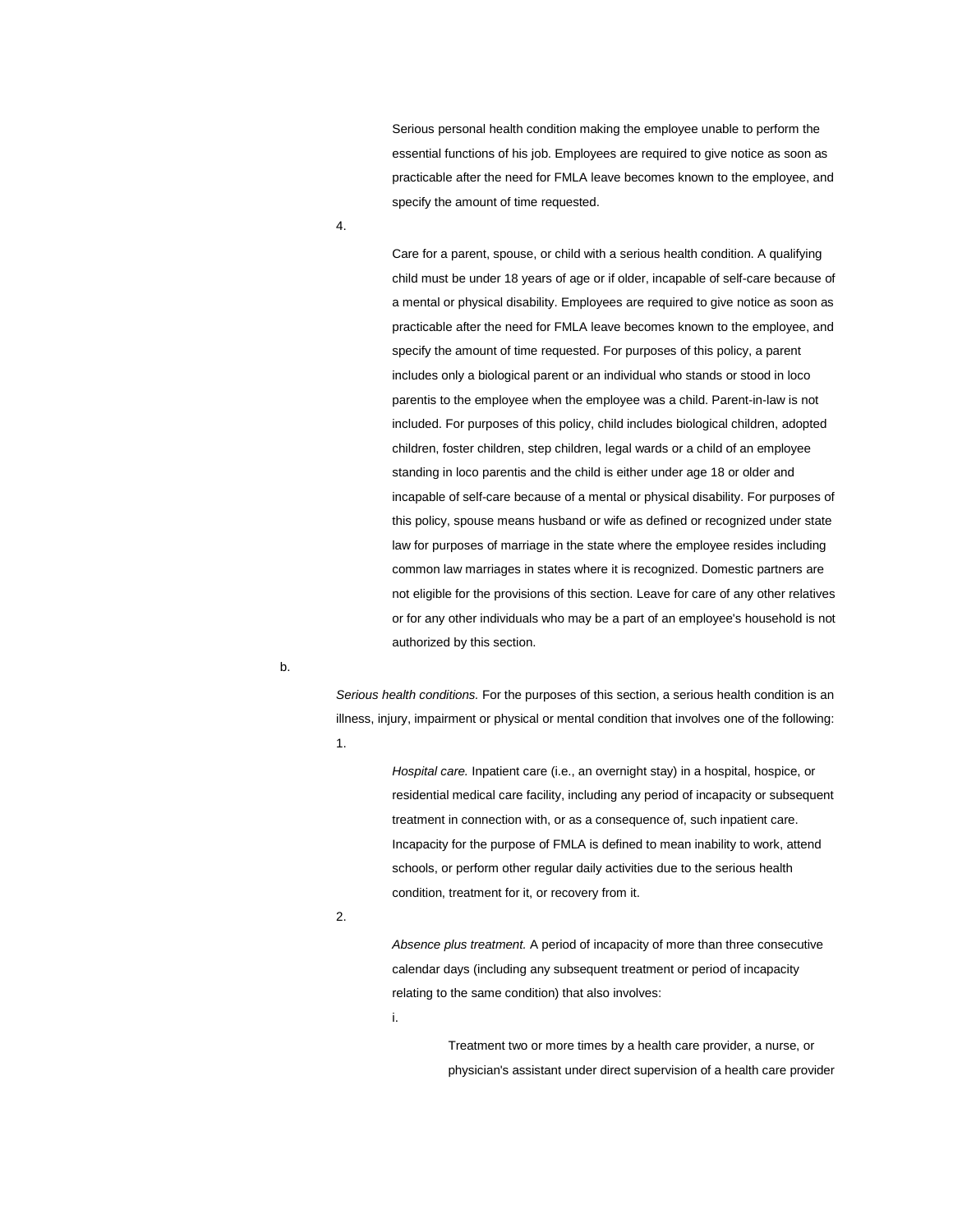or by a provider of health care services (e.g., physical therapist) under orders of, or on referral by, a health care provider; or

ii.

Treatment by a health care provider on at least one occasion that results in a regimen of continuing treatment under the supervision of the health care provider.

3.

*Due to pregnancy, or for prenatal care.* Any period of incapacity due to pregnancy or for prenatal care.

4.

*Chronic conditions requiring treatments.* A chronic condition that:

i.

Requires periodic visits for treatment by a health care provider or a nurse or physician's assistant under the direct supervision of a health care provider;

ii.

Continues over an extended period of time (including recurring episodes of a single underlying condition); and

iii.

May cause episodic incapacity rather that a continuing period of incapacity (e.g., asthma, diabetes, epilepsy, etc.)

5.

*Permanent/long-term condition requiring supervision.* A period of incapacity that is permanent or long-term due to a condition for which treatment may not be effective. The employee or family member must be under the continuing supervision of but need not be receiving active treatment from a health care provider. Examples include Alzheimer's, a severe stroke, or the terminal stages of a disease.

6.

*Multiple treatments (non-choric conditions).* Any period of absence to receive multiple treatments (including any period of recovery from them) by a health care provider or a provider of health care services under orders of, or on referral by, a health care provider, either for restorative surgery after an accident or other injury or for a condition that would be likely to result in a period of incapacity of more than three consecutive calendar days in the absence of medical intervention or treatment, such as cancer, chemotherapy, radiation, etc., severe arthritis (physical therapy) or kidney disease (dialysis).

(3)

*Notice required; initial certification.* Employees must give 30 days' notice for all requests for leaves of absences for any planned medical treatment. If the employee fails to give 30 days' notice, when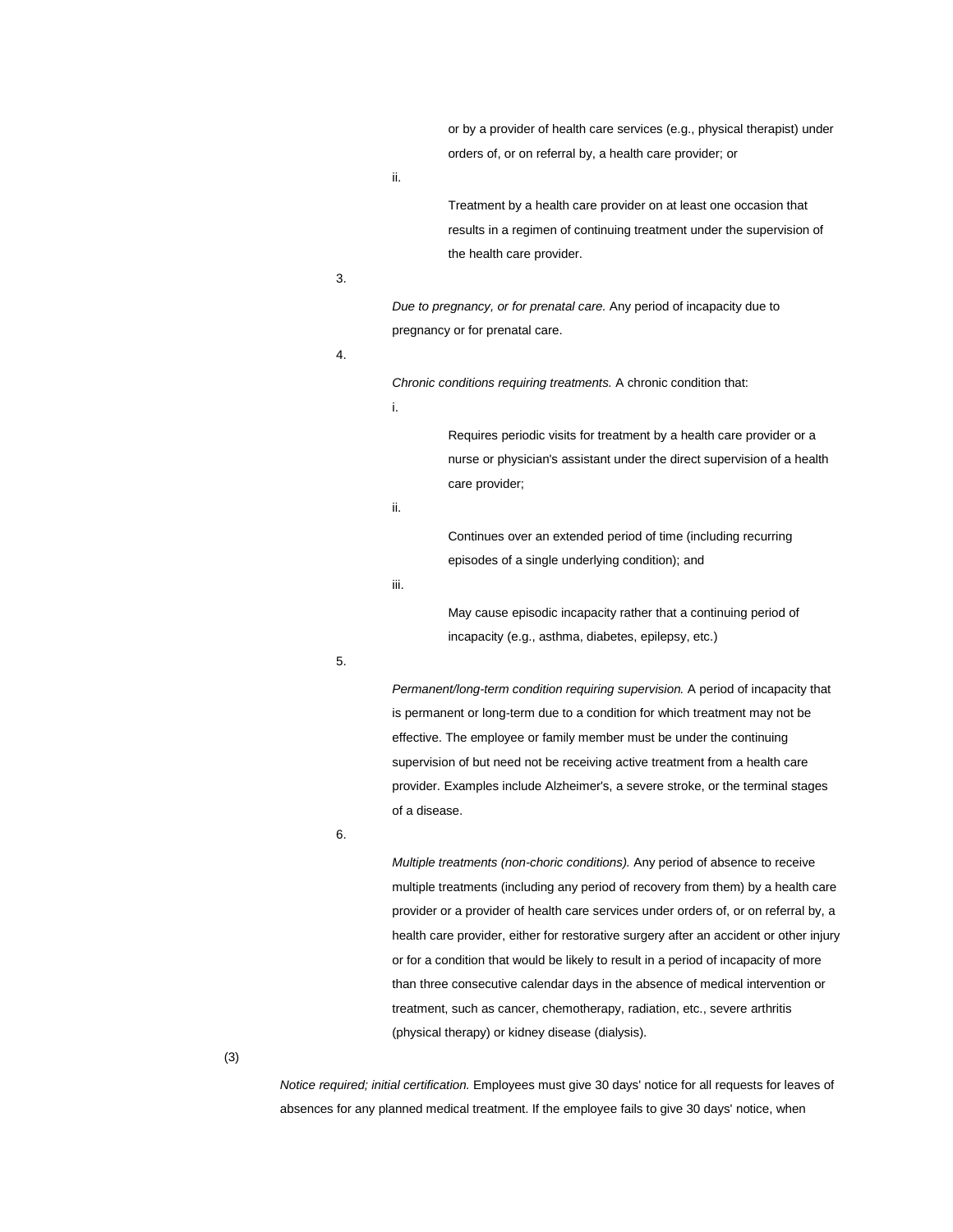requested, for foreseeable leave, with no reasonable excuse for the delay, the city manager may deny the taking of FMLA leave until at least 30 days after the date the employee provides notice to the city manager of the need for FMLA leave. All requests for FMLA leave for the serious medical condition of the employee, spouse, parent or child must be substantiated by a health care provider's certification of the existence of such medical condition. The initial certification must be provided within 15 days after the city requests such certification. The city's request for certification shall be written and addressed to the employee.

(4)

*Recertification of health status; reduced work schedule; etc.* The employee is required to provide his department head on the beginning day of the sixth and twelfth week of FMLA leave, a recertification by the health care provider of the status of the employee's, spouse's, parent's or child's serious medical condition, and a written statement by the employee as to his intention to return to work. If the employee's FMLA leave is intermittent or a reduced schedule of work, the employee shall provide the required recertification and written statement of intent at such time as the employee's accumulated FMLA leave totals six weeks and 12 weeks. Intermittent leave or a reduced schedule of work may be taken whenever medically necessary to care for a seriously ill family member or because the employee is seriously ill and unable to work. Employees needing intermittent leave or leave on a reduced schedule must attempt to schedule their leave so as to not disrupt the department's operation. Intermittent leave or a reduced work schedule will not be approved for birth of a child, placement for adoption or foster care of a child. The city reserves the right to temporarily transfer an employee on intermittent leave or a reduced work schedule to work an alternative position, with equivalent pay and benefits that better accommodates the recurring periods of leave than the employee's regular position.

(5)

*Both spouses employed by city.* If a husband and wife are employed by the city, they are limited to a combined total of 12 work weeks of FMLA leave during any 12-month period for the following reasons only:

a.

Birth of a child, and to care for the newborn child;

b.

Placement of a child with the employee for adoption or foster care; or

c.

The care of a parent with serious health condition.

(6)

*Updated address.* The employee is required to keep the department of personnel (payroll section) advised of his current address at all times.

(c)

*Employee benefits during leave.*

(1)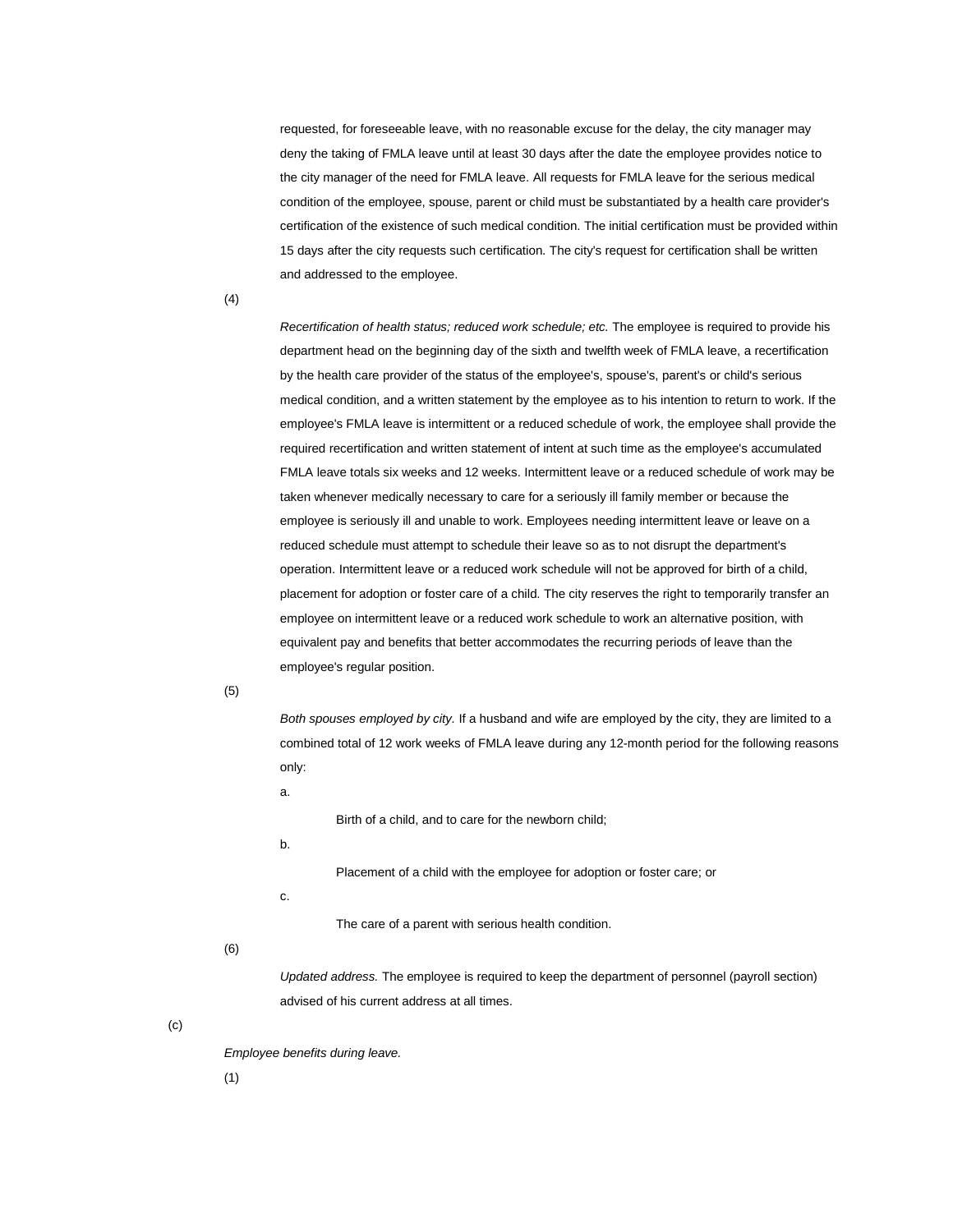*Health insurance.* The city will provide and pay for the same group health care coverage during the FMLA leave in the same manner as for active employees. The city will notify the employee on FMLA to pay the employee portion of any health insurance premium owned to the city during his absence. If the employee elects not to return to work after the FMLA leave, the city will initiate proceedings to collect the city's portion of the premium paid during the leave of absence. The city will not collect such premiums if the employee fails to return to work after the FMLA leave due to a continuation, recurrence or onset of the medical condition or other circumstances affecting the employee or other family members which are clearly beyond the employee's control.

(2)

*Life insurance.* The employee may elect to continue coverage of the city's life insurance benefit. The employee is responsible for timely payment of all premiums, including city's portion during his absence. The employee is responsible for timely payments of all premiums for any supplemental policies the employee wishes to continue. Failure to pay the monthly premiums within 30 days of the due date will result in termination of the coverage.

(3)

*Vacation and sick leave.* No vacation or sick leave will be earned by an employee on leave of absence without pay status.

(4)

*Pension plans.* No contributions will be made to the employee's supplemental pension fund while on leave without pay status. However, credit for service time for the employee's regular pension plan will be credited to any employee while on leave without pay status for family and medical leave purposes only.

(5)

*Performance evaluations, performance awards and longevity bonuses.* Any leave of absence without pay for four or more weeks will result in a corresponding adjustment of evaluation date and if eligible, the effective date of award of any eligible performance raise or bonus or longevity bonus will also be adjusted.

(d)

*Return to work.*

(1)

*Failure to return.* An employee is expected to return to work no later than the first workday of the week following the expiration of the FMLA leave for the above reasons. Failure to do so for any reason will constitute abandonment of the city employment by he employee.

(2)

*Job status at time of return.* Upon return to work from FMLA leave, an employee will be restored to his original job, or to an equivalent job with equivalent pay, benefits, and other employment terms and conditions.

(3)

*Absence due to personal illness.* If the employee's absence is due to personal illness, the employee may return to work at any time providing a fitness for duty certification by his health care provider.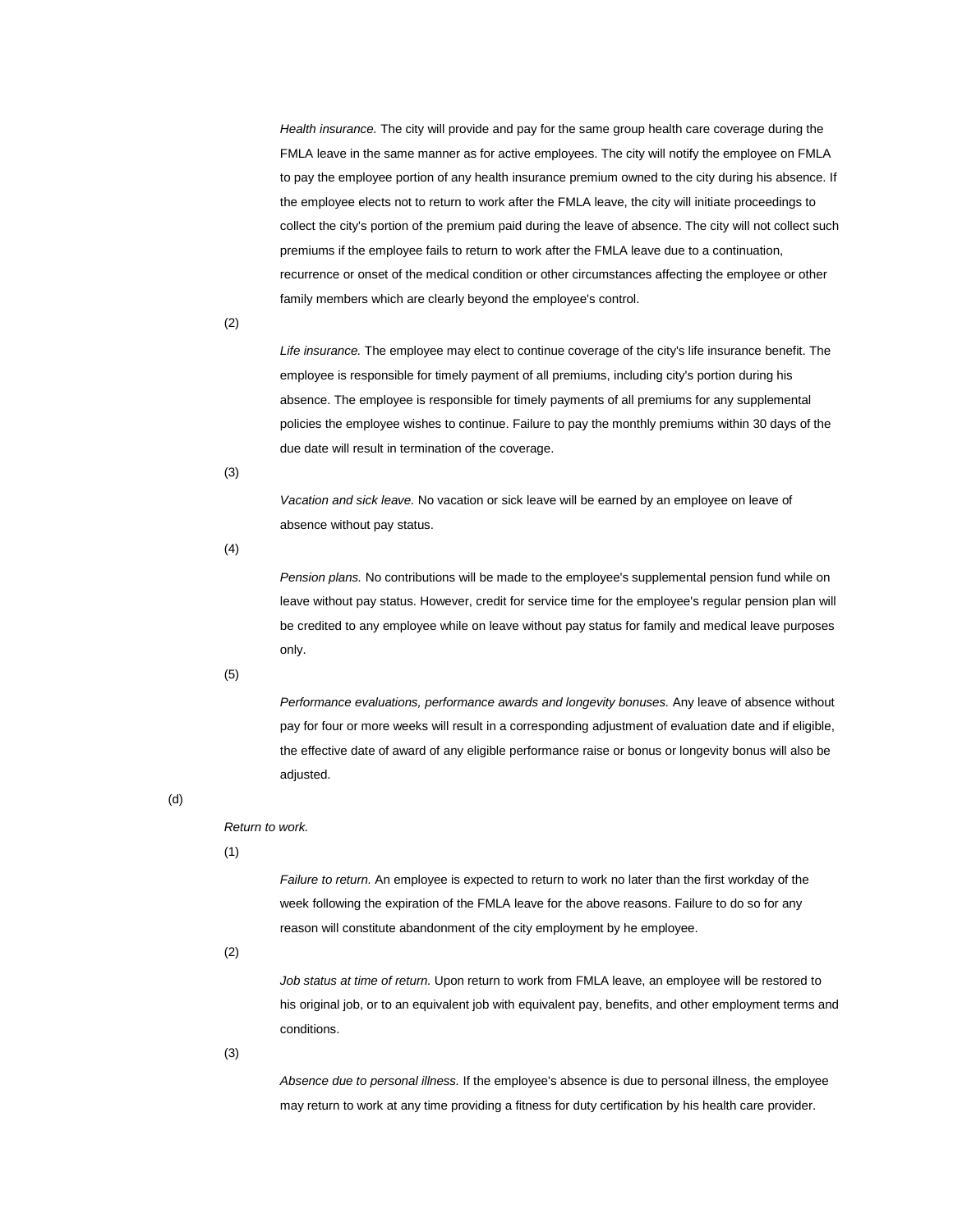Employees who desire to return to work prior to the end of their leave must give the city notice a soon as possible, but no later than two work days prior to their return. If any employee who requests leave under this section is identified as a key employee (a salaried employee who is compensated among the highest ten percent of all city employees at the time of the request) when he requests such leave, then such employee may be denied restoration to his employment with the city under the following conditions:

a.

The restoration of the employee to employment will cause substantial and grievous economic injury to the operations of the city;

b.

The city manager gives written notice to the employee of his status as a "key" employee in response to the employee's notice of intent to take FMLA leave, and informs the employee of the potential consequences with respect to reinstatements and maintenance of health benefits if the city determines that substantial and grievous economic injury to the city's operations will result if the employee is reinstated from FMLA leave;

c.

The city manager gives the employee written notice as soon as possible as a decision is made to deny job restoration and explains the reasons for the decision;

d.

The city manager offers the employee a reasonable opportunity to return to work from FMLA leave after giving notice; and

e.

The city manager makes a final determination as to whether reinstatement will be denied at the end of the FMLA leave period if the employee then requests restoration.

(e)

#### *Procedure.*

(1)

*Employee's responsibilities.* The employee requesting family/medical leave should complete a request form as provided by the personnel department. Such request form should be submitted to the employee's department head and forwarded to the personnel director and the city manager. The employee should meet with the personnel director to explain the circumstances of the leave and for the personnel director to explain the employee's right and obligations under this act. The employee is also responsible for providing all information required on the form, notice of absence when required and for all certifications by any treating health care provider. An employee must work cooperatively with supervisors and department heads to work out a treatment schedule which best suits the needs of both the city and the employee.

(2)

*Department responsibilities.* The department head and the city manager are required to approve leave as outlined in this section for eligible employees. The city manager, department heads or supervisors are prohibited from discriminating against employees who take family and medical leave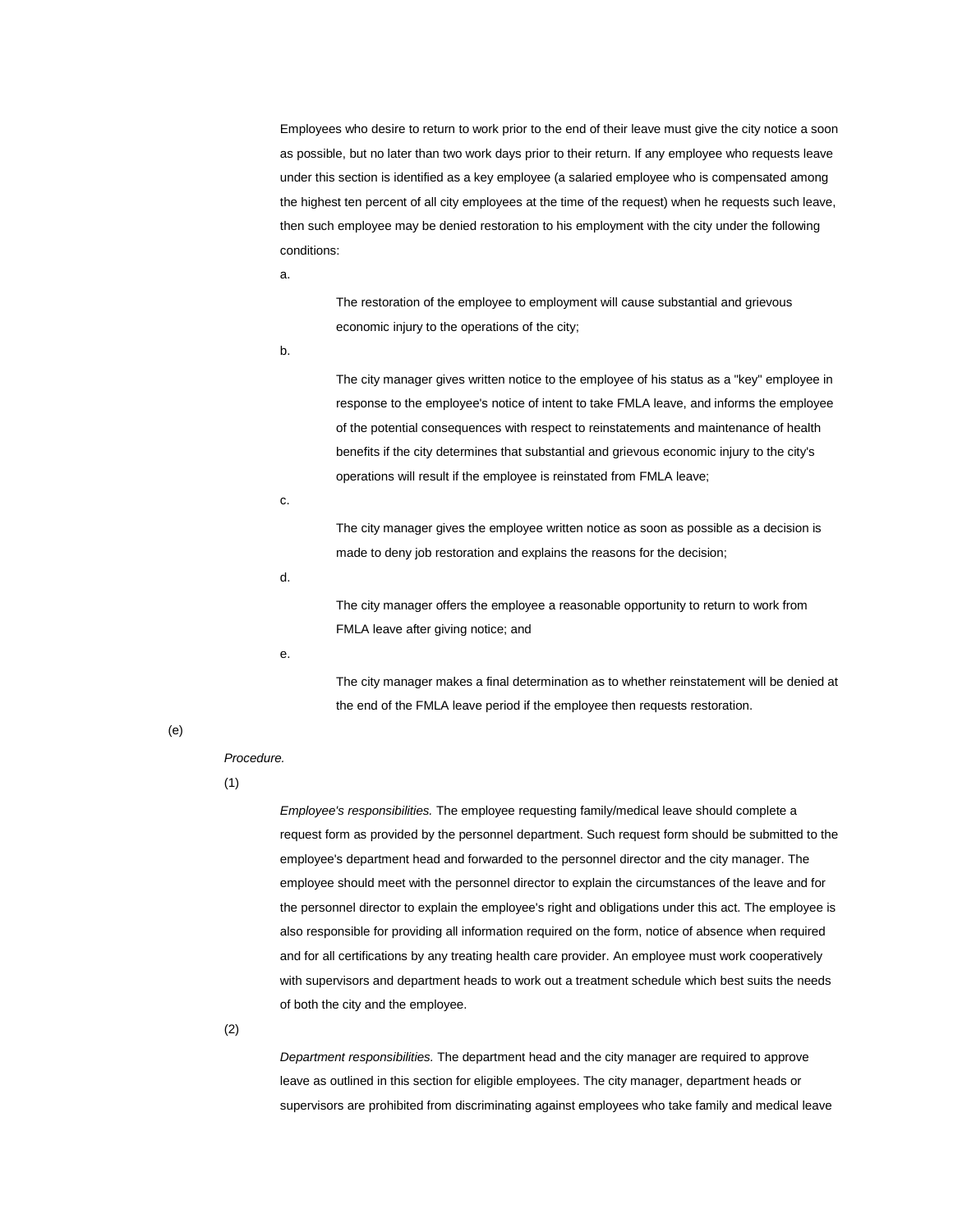in employment decisions such as performance evaluations, promotions or disciplinary actions. Department heads are required to maintain the departmental and/or division poster notifying employees of the provisions of the FMLA. If an employee verbally notifies a supervisor or department head of the need for leave which may be eligible under this policy, such supervisor should require further of the employee of the need to have more information about whether FMLA leave is being sought by the employee, and to obtain the necessary details of the leave to be taken.

(3)

*Personnel director.* The personnel director will serve as advisor to employees and supervisors on the requirements of eligibility for family/medical leave and the provisions of the FMLA. All records pertaining to family and medical leave will be maintained in the employee's confidential medical file in the custody of the personnel director. The personnel director will be responsible for notification of any premiums due from the employee and the collection of same.

*(Code 1983, § 2-4-13(h); Ord. of 7-14-2005, § (h))*

**Sec. 46-45. - Overtime/compensatory time off; approval and designation.**

It is the intent and policy of the city to comply with the provisions of the Fair Labor Standards Act, as it applies to local governments, in its overtime and compensatory time provisions for city employees. In the event that the city's personnel policy should differ from the FLSA, the FLSA controls. Occasionally eligible employees may be called upon to work overtime, and such employees are to be paid at a rate of 1½ hours for each hour worked, in excess of 40 hours per week or in excess of their established work period, as applicable, or may receive compensatory time off. The following particulars apply:

(1)

Only employees eligible for overtime pay are eligible for compensatory time off in lieu of overtime pay.

(2)

Employees not eligible for overtime pay are those employees defined by the Fair Labor Standards Act (FLSA) as "Non-Covered Employees." Included within the definition of noncovered employees are executive, administrative and professional employees, and other salaried employees.

(3)

Overtime work must be approved and authorized by the city manager, prior to performance of the work, except in emergency conditions when overtime may be approved by the appropriate department heads.

(4)

The eligible employee working the approved overtime may elect to receive compensatory time off in lieu of overtime pay, either compensation being earned on the basis of 1½ hours for each hour of overtime worked in excess of the maximum hours applicable to the type of employment in which the employee is engaged.

(5)

Eligible employees electing to receive compensatory time off in lieu of overtime pay may accrue compensatory time up to the maximum amounts specified below, and must be paid overtime for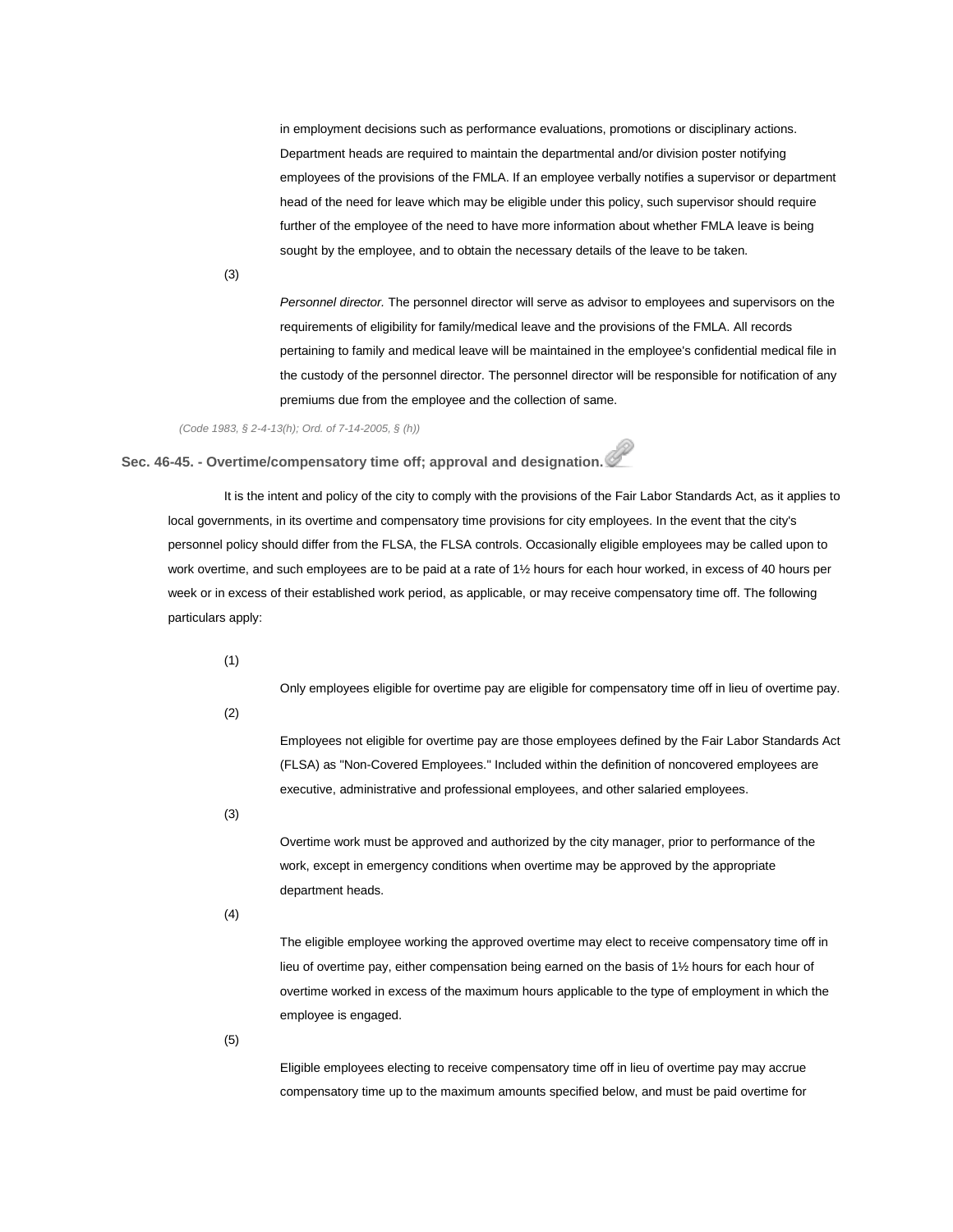overtime hours worked when the maximum accrued amounts have been earned and are unused. The maximum accrued amounts are as follows:

a.

Eligible employees engaged in a public safety activity, an emergency response activity, or seasonal activity, as defined by FLSA, may accumulate up to 480 hours of compensatory time for 320 hours of overtime worked.

b.

All other eligible employees may accumulate up to 240 hours of compensatory time for 160 hours of actual overtime work.

(6)

Noncovered employees, including executive, administrative and professional employees, and salaried employees are not eligible for overtime compensation nor compensatory time off. It is recognized that the positions of these employees often require them to work beyond the regular scheduled hours of duty, and some flexibility shall be granted them in adjusting their work schedules to meet varying workloads. These employees are granted the privilege of adjusting their work schedules to work lesser hours when their workloads permit. There shall be no accumulation of administrative leave of any nature beyond these employees' privilege of adjusting their work schedules and upon departure from employment with the city, these employees will not be paid for any claimed administrative leave for supposed overtime work.

(7)

If compensation is paid to an eligible employee for accrued compensatory time off, the compensation will be paid at the regular rate earned by the employee by the time the employee receives such payment. An eligible employee who has accrued compensatory time off upon termination of employment will be paid for the unused compensatory time at a rate of compensation not less than: a.

The average regular rate received by the employee during the last three years of the employee's employment; or

b.

The final regular rate received by the employee, whichever is higher.

The official time and attendance records maintained by the city's personnel office will be the controlling records for any compensatory time purpose.

(8)

The city may pay an employee in cash, in whole or in part, for accumulated compensatory time, at any time.

*(Code 1983, § 2-4-14)*

**Sec. 46-46. - Authorization and conditions required for outside employment.**

Employees are expected to devote primary attention to the requirements of their city jobs. It is permissible to obtain outside employment if the employee first gains written approval from the appropriate department head and if: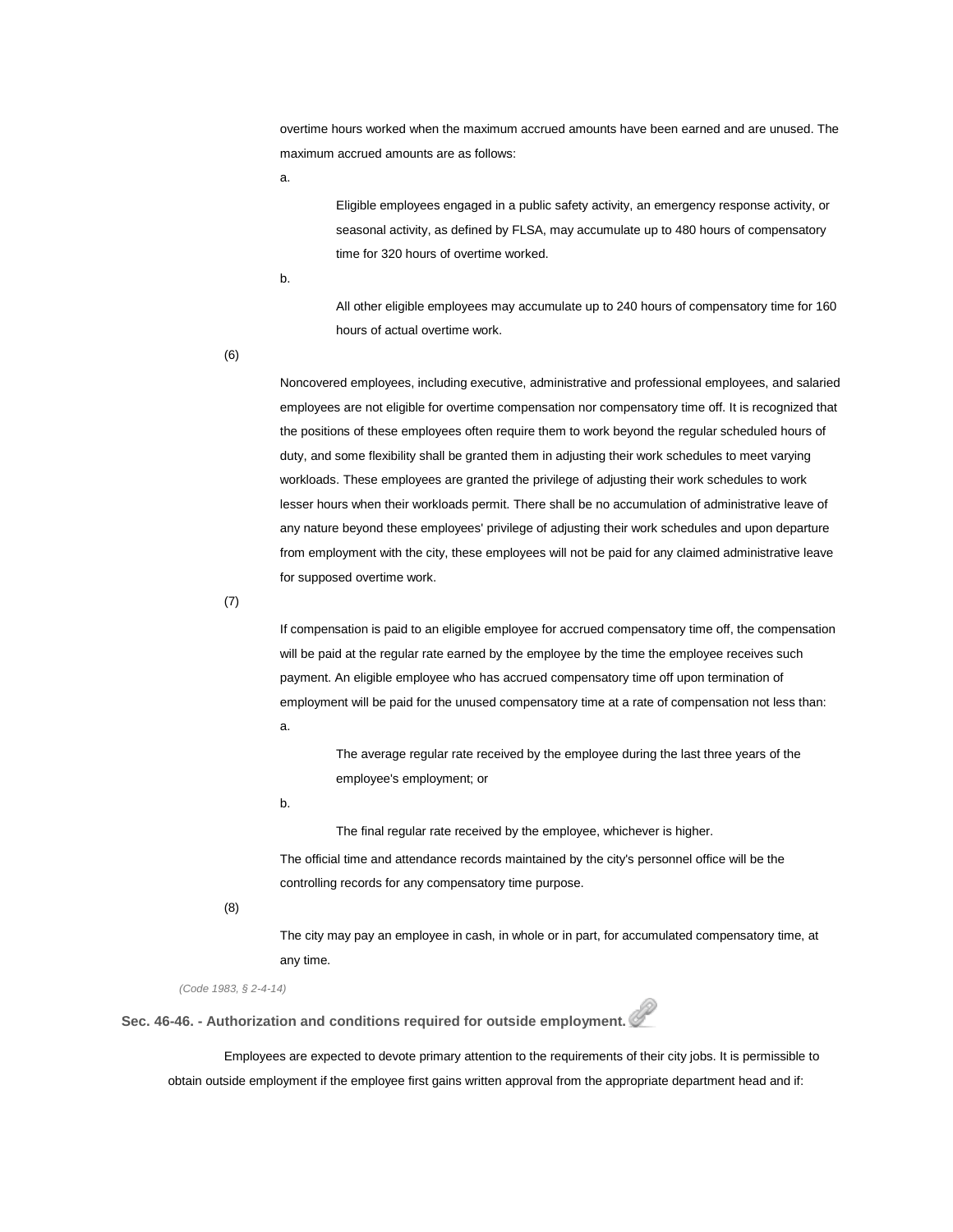(1)

There is no conflict in working hours;

(2)

The employee's job efficiency is not reduced;

#### (3)

There is no conflict of interest that could cause embarrassment to the city or to the employee.

*(Code 1983, § 2-4-15)*

# **Sec. 46-47. - Political activity.**

(a)

No city employee shall actively seek city elective office or actively advocate or oppose the candidacy of any individual for nomination or election to any city office. An employee may participate in political activities at other levels of government, provided that such participation is not engaged in during working hours, and provided such participation does not adversely affect performance as a city employee.

(b)

An employee who qualified for elective office at the city level shall resign in writing from city service effective the date of qualification.

(c)

Nothing in this section shall be construed to prevent employees from becoming or continuing to be members of any political party, club or organization; attending political meetings; expressing their views in private on political matters outside working hours and off city premises; or voting with complete freedom in any election.

*(Code 1983, § 2-4-16)*

**Sec. 46-48. - Employee training and educational development.**

(a)

*In-service training.* The city manager shall be responsible for fostering and promoting in-service training of employees for the purpose of improving the quality of service and to assist employees in preparing themselves for advancement.

(b)

*Educational enrichment.* Upon the recommendation of the department head and the prior approval of the city manager, an employee may receive payment for the cost of tuition and books for any job-related course successfully completed with a passing grade and/or completion certificate. Such courses shall be taken during employee off-duty hours unless it is necessary training for the job which is specifically approved by the department. The city manager may also approve compensation based on regular city travel policies.

*(Code 1983, § 2-4-17)*

# **Sec. 46-49. - Employee fringe benefits.**

(a)

*Retirement system.* Provisions for retirement systems for city employees shall be as outlined in any retirement ordinance passed or amended by the mayor and council.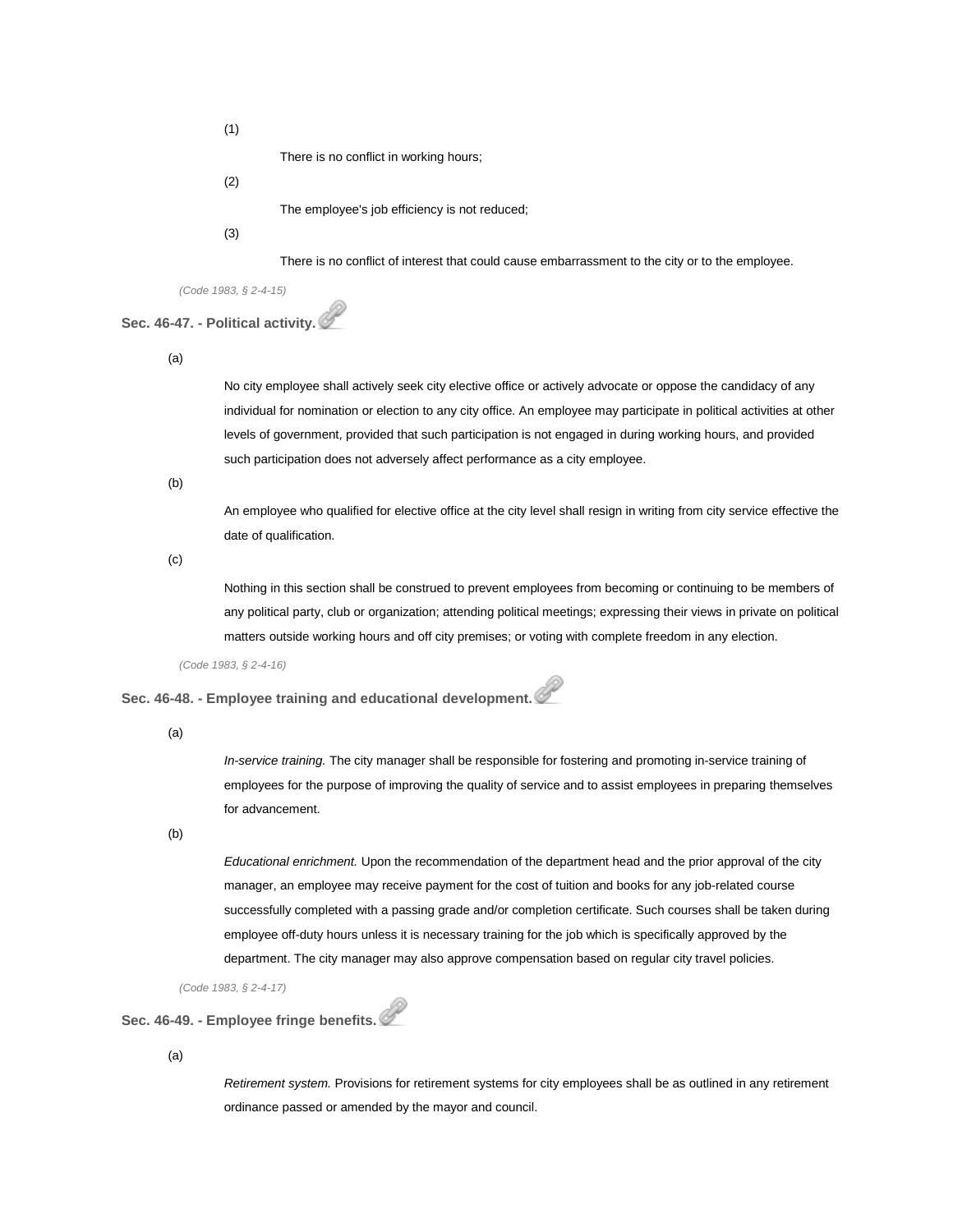*Insurance benefits.* Provisions for group insurance and group medical coverage for employees shall be as outlined in existing group contracts and plans, or as they may be amended.

(1)

Employees who have a permanent appointment and who work full-time, are fully eligible for insurance benefits.

(2)

Employees who have a permanent appointment and work part-time, are partially eligible for insurance benefits/premium payments on a prorated basis, as determined by the city manager, computed on the basis of the ratio of hours worked during the prior three-month period relative to the work defined for full-time employment, if they otherwise meet the insurance plan criteria. In such cases, the employee shall pay that portion of the insurance premiums not computed to be provided as an employee insurance benefit.

(3)

Employees who have a temporary appointment and work full-time, other than seasonal employees, receive insurance benefits on the same basis as employees who have permanent appointments, if they otherwise meet the insurance plan criteria.

(4)

Employees who have a temporary appointment and work part-time; and seasonal employees working either full-time or part-time; and employees who have an emergency appointment, do not receive insurance benefits.

(5)

Employees of the city who are currently eligible for insurance benefits under the city's group medical coverage and who elect to accept the early retirement program effective May 1, 2003, shall be entitled to:

a.

Continuing HMO healthcare benefits or PPO healthcare benefits for the retiree employee only at a cost not to exceed \$348.00. Retirees can purchase dependent health coverage at their own expense. The coverage will be in lieu of COBRA benefits.

b.

The city reserves the rights to terminate, discontinue, modify, decrease or otherwise limit the health benefit provisions included as part of the early retirement incentive program at anytime in the future. The benefits stated herein are not available to any employee ineligible for the early retirement program effective May 1, 2003, or to employees eligible for the program but who elect not to participate, nor are the benefits stated herein available to other future retirees. All provisions are contingent upon an acceptable agreement with GMEBS.

(b)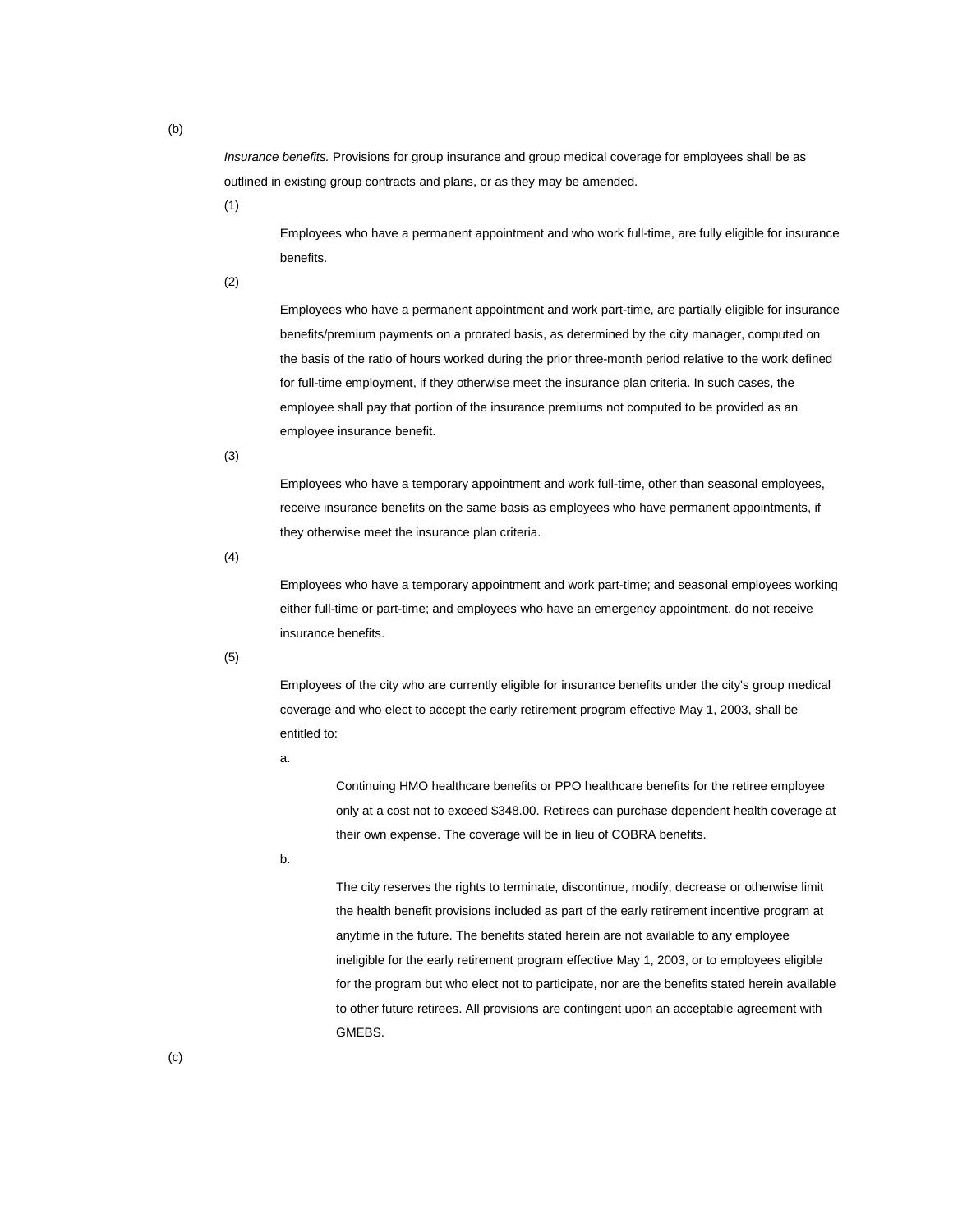*Uniforms and equipment.* Uniforms for police and fire department employees and such other employees as the city manager may authorize and may be furnished by the city. Equipment deemed necessary and essential to job performance may also be furnished if authorized by the city manager.

*(Code 1983, § 2-4-18)*

**Sec. 46-50. - Travel, travel expense and other reimbursements.**

(a)

#### *Travel outside of area.*

(1)

Occasionally employees may be required to travel outside the city to attend meetings, conferences, and job related workshops and seminars, however, no official travel outside the city and immediate area shall be authorized without prior approval of the appropriate department head. In the case of department heads themselves, this approval must be obtained from the city manager.

(2)

If city employees use personal vehicles for out-of-area, city-related travel or in the performance of employment within the city, such employees will be reimbursed at a rate determined by the mayor and council.

(b)

*Lodging and modes of travel.* Lodging and modes of travel other than automobiles that are required for out of area travel are reimbursable with the proper receipts for expenses incurred. Any meal required out-of-town for day or night meetings will be reimbursed if the employee is required to pay for said meals personally.

(c)

*Subsistence.* Subsistence expenses for travel will be on an actual meal and lodging charge basis. Only the actual paid lodging and meal expenses are allowed. Receipts for lodging expense are required.

*(Code 1983, § 2-4-19)*

#### **Sec. 46-51. - Reserved.**

*Editor's note—*

Ord. of Sept. 27, 2007, § 1.01, repealed [§ 46-51,](http://library.municode.com/HTML/14104/level3/PTIICOOR_CH46PE_ARTIIPERU.html#PTIICOOR_CH46PE_ARTIIPERU_S46-51RE) which pertained to acceptance of gifts and gratuities and derived from Code 1983, § 2-4-20.

**Sec. 46-52. - Use of city vehicles.**

(a)

*License requirements; citations, fines, etc., given by police.* Employees driving city vehicles are required to have such driver's licenses for the vehicles being driven as is required by law, irrespective of whether the employee drives the vehicle on a regular, occasional, or other basis, and whether or not this requirement is included or omitted in the description of the class to which the employee was appointed. Violation citations, fines or other actions taken by any police jurisdiction against any employee while driving a city vehicle in violation of this rule shall be the responsibility of the employee and may be cause for disciplinary action.